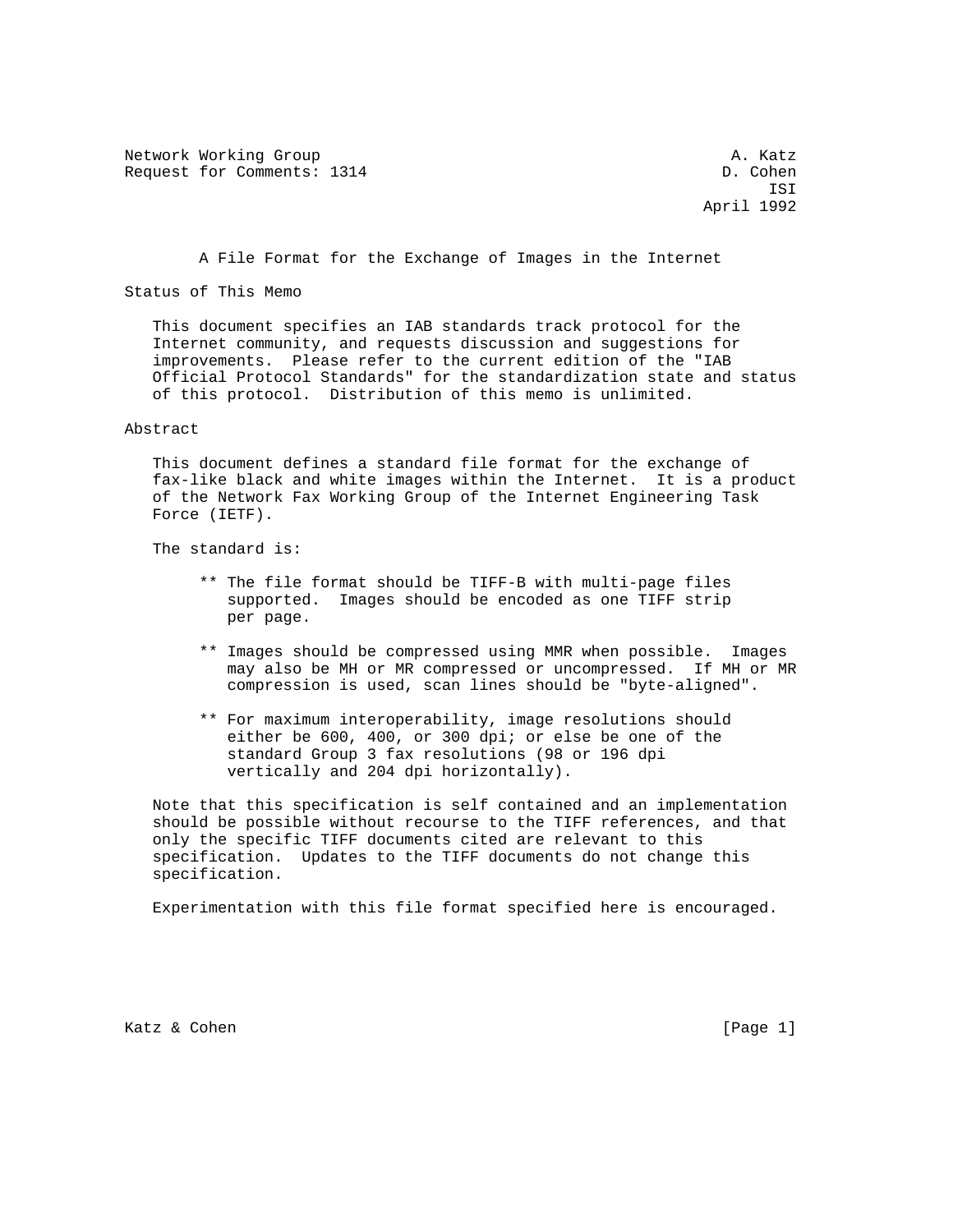### 1. Introduction

 The purpose of this document is to define a standard file format for exchange of black and white images using the Internet. Since many organizations have already started to accumulate and exchange scanned documents it is important to reach agreement about an interchange file format in order to promote and facilitate the exchange and distribution of such documents. These images may originate from scanners, software, or facsimile (fax) machines. They may be manipulated by software, communicated, shared, duplicated, displayed, printed by laser printers, or faxed.

 This file format provides for the uniform transfer of high quality images at a reasonable cost and with reasonable speed whether these files are generated by scanners, totally by software (e.g., text-to fax, bitmap-to-fax, OCR, etc), or by fax. Also the intent of this document is to remain compatible with future moves to multi-level (i.e., gray-scale), higher resolution, or color images. The format proposed here is supported by both commercially available hardware and commercial and public domain software for most popular platforms in current use.

 The file format for images is a totally separate issue from how such files are to be communicated. For example, FTP or SMTP could be used to move an image file from one host to another, although there are complications in the use of SMTP as currently implemented due to file size and the need to move binary data. (There is currently a proposal for removing these limitations from SMTP and in particular extending it to allow binary data. See reference [1].)

 One major potential application of the communications format defined here is to allow images to be sent to fax machines using the Internet. It is intended that one or more separate companion documents will be formulated to address the issues of standardization in the areas of protocols for transmitting images through the Internet and the issues of addressing fax machines and routing faxes. Just as the exchange format is separate from the transmission mechanism, it is also separate from how hosts store images.

This document specifies a common exchange format; it does not require a host to store images in the format specified here, only to convert between the host's local image storage formats and the exchange format defined here for the purpose of exchanging images with other hosts across the network.

 This standard specifies the use of TIFF (Tagged Image File Format, see below) as a format for exchange of image files. This is not a specific image encoding, but a framework for many encoding

Katz & Cohen [Page 2]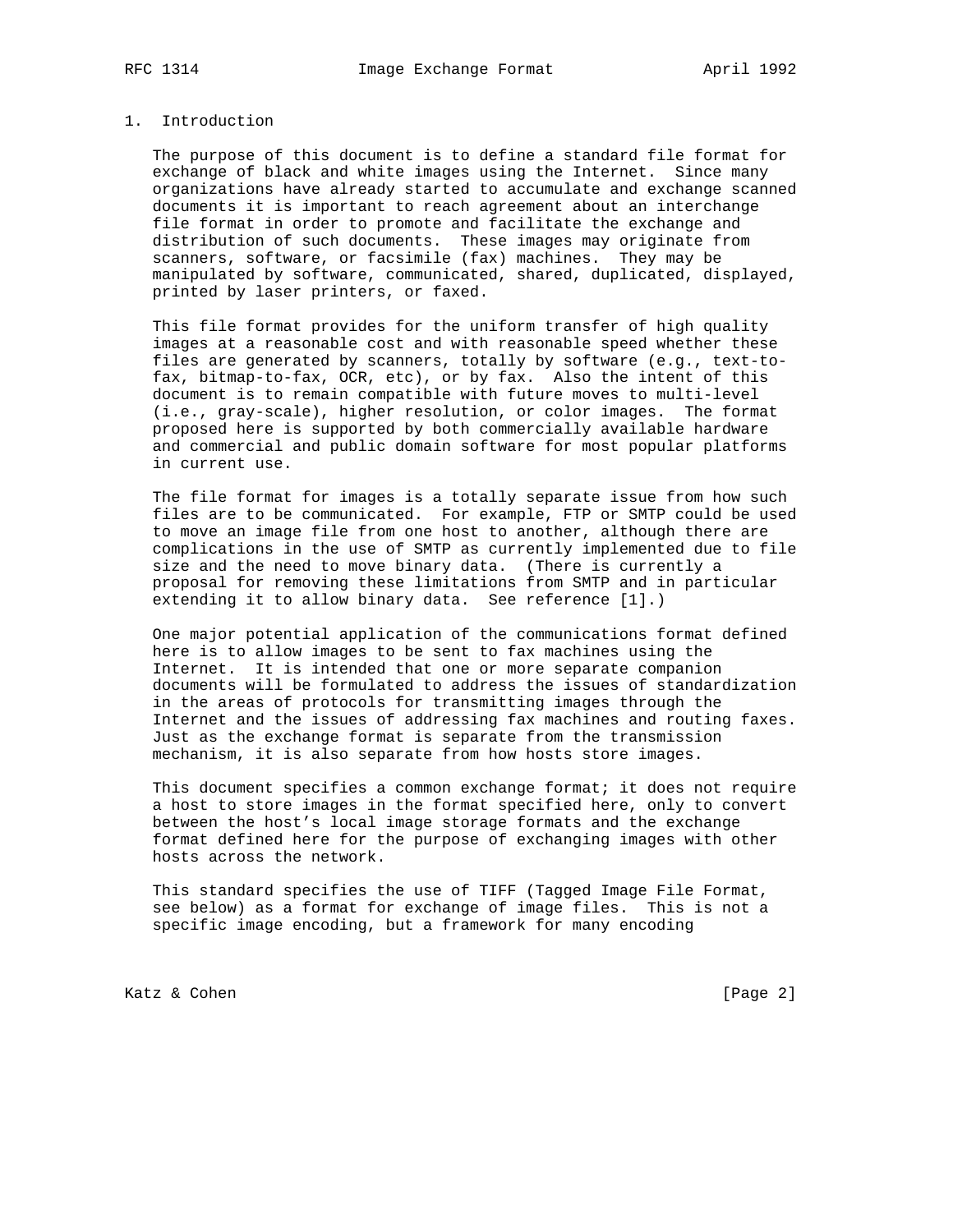techniques, that can be used within the TIFF framework. For example, within TIFF it is possible to use MMR (the data encoding of CCITT Group 4 fax, see below), MH or MR (the data encodings of CCITT Group 3 fax), or other encoding methods.

 Which encoding technique to use is not specified here. Instead, with time the encoding schemes used by most document providers will emerge as the de-facto standard. Therefore, we do not declare any as "the standard data encoding scheme," just as we do not declare that English is the standard publication language. (However, we expect that most document providers will use MMR in the immediate future because it offers much better compression ratios than MH or MR.)

 Similarly, TIFF does not require that an image be communicated at a specific resolution. Resolution is a parameter in the TIFF descriptive header. We do suggest that images now be sent using one of a set of common resolutions in the interests of interoperability, but the format accommodates other resolutions that may be required by specialized applications or changing technologies.

 Occasionally, image files will have to be converted, such as in the case where a document that was scanned at 400 dpi is to be printed on a 300 dpi printer. This conversion could be performed by the document provider, by the consumer, or by a third party. This document specifies neither who performs the conversion, nor which algorithms should be used to accomplish it.

 Note that this standard does not attempt to define an exchange format for all image types that may be transmitted in the Internet. Nothing in this standard precludes it from being used for other image type such as gray-scale (e.g., JPEG) or color images but, for the purposes of standardization, the scope of this document is restricted to monochromatic bitmapped images.

 The developers of this standard recognize that it may have a limited lifespan as Office Document Architecture (ODA) matures and comes into use in the Internet; ultimately the class of images covered by this standard will likely be subsumed by the more general class of images supported by the ODA standards. However, at present, there does not appear to be a sufficient installed base of ODA compliant software and the ODA standards are not fully mature. This standard is intended to fill the need for a common image transfer format until ODA is ready. Finally, we believe that it should be possible to automatically map images encoded in the format specified here into a future ODA-based image interchange format, thus providing a reasonable transition path to these future standards.

Katz & Cohen [Page 3]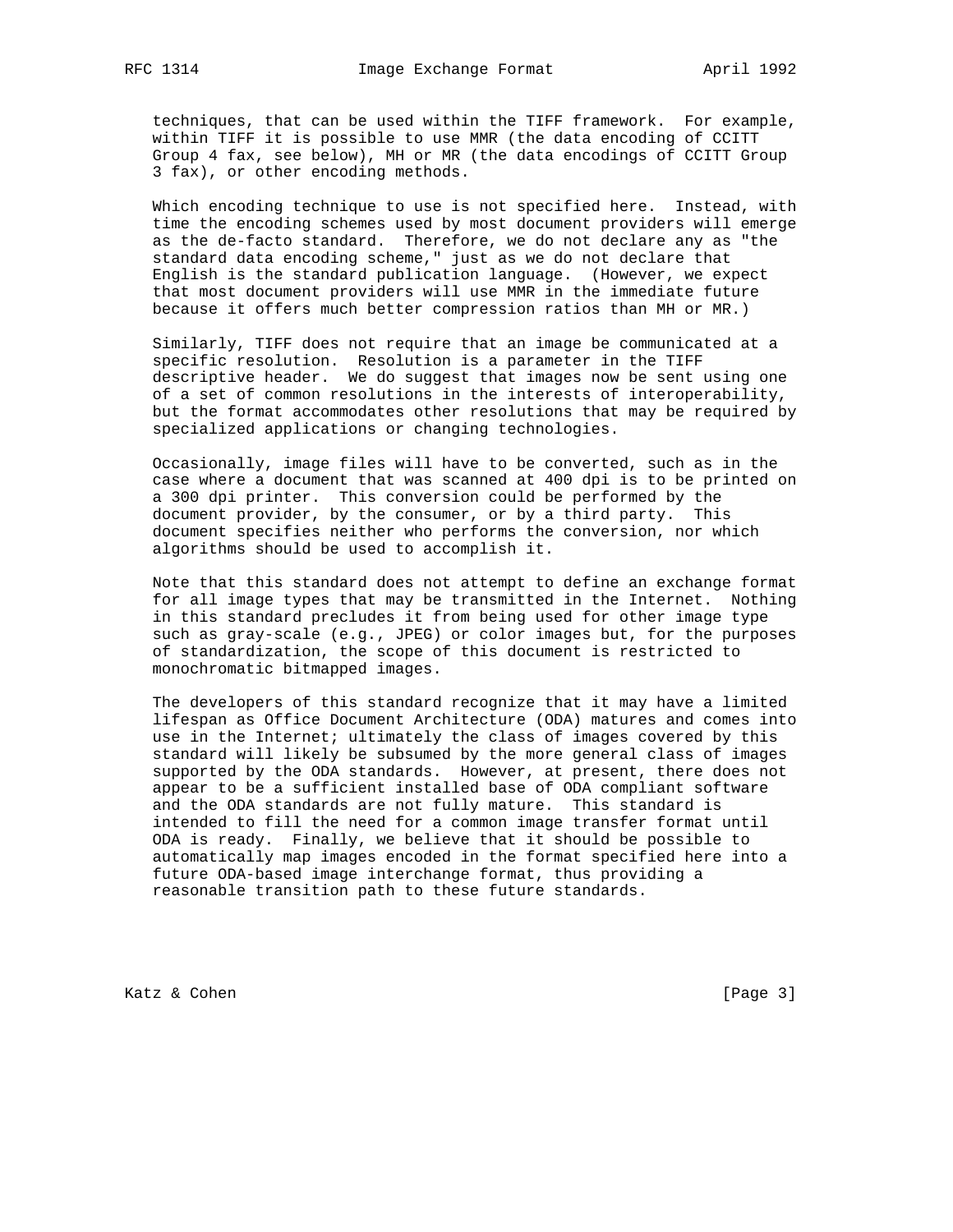#### 2. Relationship to Fax

 Transmission of facsimile (fax) images over phone lines is becoming increasingly widespread. The standard of most fax machines in the U.S. is CCITT Group 3 (G3), specified in Recommendations T.4 and T.30 [2] and in EIA Standards EIA-465 and EIA-466. G3 faxes are 204 dots per inch (dpi) horizontally and 98 dpi (196 dpi optionally, in fine-detail mode) vertically. Since G3 neither assumes error free transmission nor retransmits when errors occur, the encoding scheme used is differential only over small segments never exceeding 2 lines at standard resolution or 4 lines for fine-detail. (The incremental G3 encoding scheme is called two-dimensional and the number of lines so encoded is specified by a parameter called k.)

 CCITT Group 4 fax (G4) is defined by the T.400 and T.500 series of Recommendations as well as Recommendation T.6 [2]. It provides for 400 dpi (both vertical and horizontal) and is a fully two-dimensional encoding scheme (k is infinite) called MMR (Modified Modified READ, where READ stands for: Relative Element Address Designate). G4 assumes an error free transmission medium (generally an X.25 Public Data Network, or PDN). Because of this, G4 is not in widespread use in the U.S. today.

The traditional fax bundles together four independent issues:

- (1) Data presentation and compression;
- (2) Data transmission;
- (3) Image input from paper ("scanning"); and
- (4) Image output to paper ("printing").

 This bundling supports, for example, the high quality CCITT Group 4 (G4) images (400x400 dpi) but only over X.25 public data networks with error correction, and similarly it supports the mid-quality CCITT Group 3 (204x98 and 204x196 dpi) but only over phone voice circuits (the Switched Telephone Network, or STN) without error correction. This bundling does not support the use of any other data transmission capabilities (e.g., FTP over LANs and WANs), nor asynchrony between the scanning and the printing, nor image storage, nor the use of the popular laser printers for output (even though they are perfectly capable of doing so).

 In conventional fax, images are never stored. In today's computer network environment, a better model is:

- (1) Images are scanned into files or created by software;
- (2) These image files are stored, manipulated, or communicated;
- (3) Images in a file are printed or displayed.

Katz & Cohen [Page 4]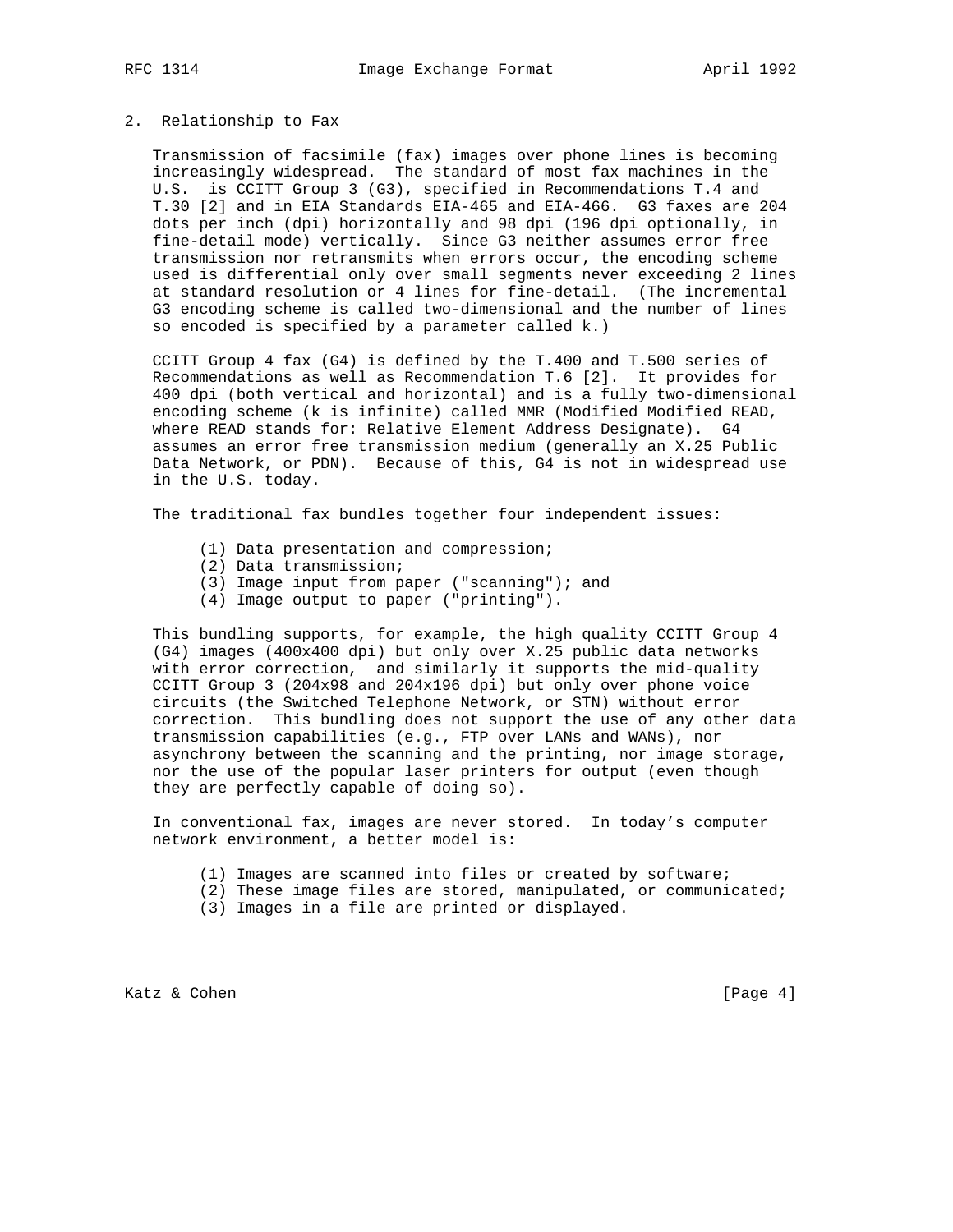The only feature of the CCITT fax that should be used is the encoding technique (preferably MMR, but with MR or MH allowed) which may be implemented with a variety of fax-oriented chips at low cost due to the popularity of fax.

 "Sending a fax" means both encoding (and decoding) the fax images as well as transmitting the data. Since the Internet ALREADY provides several mechanisms for data transmission (in particular, FTP for general file transmission), it is unnecessary to use the data transmission methods specified in the CCITT standard. Within the Internet, each fax image should be stored in a file and these files could be transferred (e.g., using FTP, SMTP, RPC-based methods, etc.).

 Fax machines should be considered just as scanners and printers are, as I/O devices between paper and files; but not as a transmission means. Higher quality Group 4 images are thus supported at low cost, while enjoying the freedom to use any computerized file transfer and duplication mechanism, standard laser printers, multiple printing (possibly at multiple remote sites) of the same image without having to rescan it physically, and a variety of software for various processing of these images, such as OCR and various drawing programs. We should be able to interoperate with files created by fax machines, scanners, or software and to be able to print all of them on fax machines or on laser printers.

 The CCITT Recommendations assume realtime communications between fax machines and do not therefore specify any kind of fax file format. We propose using TIFF [3] which seems to be emerging as a standard, for encapsulation of encoded images. Because they assume realtime communications, the CCITT fax protocols require negotiations to take place between the sender and receiver. For example, they negotiate whether to use two-dimensional coding (and with what k parameter) and what (if any) padding there is between scan lines.

 In our approach, the image in the file is already compressed in a particular manner. If it is to be sent to an ordinary fax machine using a fax board/modem, that board will perform the negotiations with the receiving fax machine. In the cases where the receiver cannot handle the type of compression used in the file, it will be necessary to convert the image to another compression scheme before transmission. (Most fax cards seem to either store images using the default values of the parameters which are negotiated or in a format which can quickly be converted to this. With currently available hardware and software, any necessary format conversion should be easy to accomplish.)

In conventional fax, if the compression used for a particular image

Katz & Cohen [Page 5]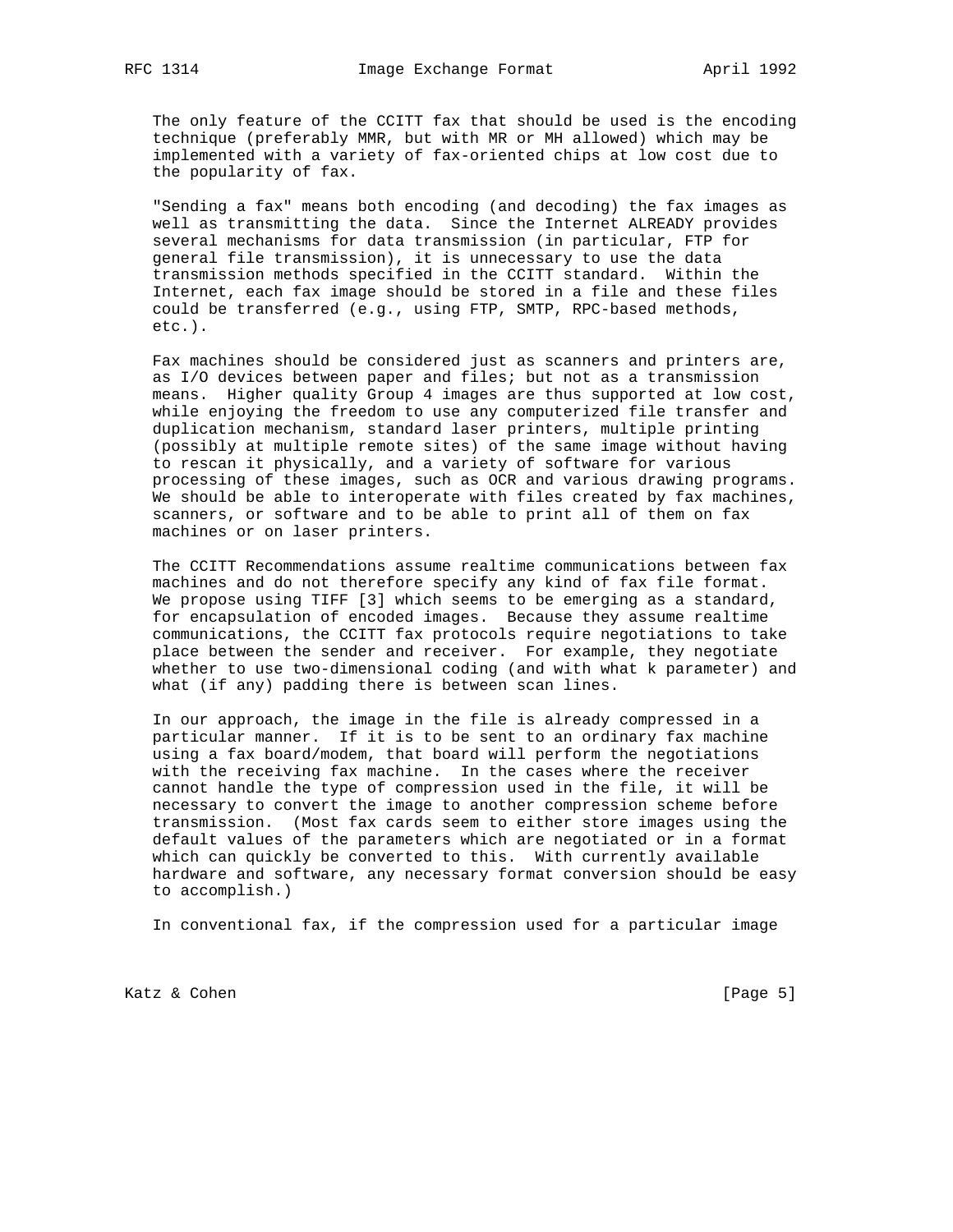is "negative" (i.e., the compressed form is larger than the uncompressed form, something that happens quite frequently with dithered photographic images), the larger compressed form of the image is still sent. If the images are first scanned into files, this problem could be recognized and the smaller, uncompressed file sent instead. (Also, Recommendations T.4 and T.6 [2] allow for an "uncompressed mode." Thus, lines which have negative compression may each be sent uncompressed. However, very few G3 fax machines support this mode.)

3. Image File Format

 Image files should be in the TIFF-B format which is the bi-level subclass of TIFF. TIFF and TIFF-B are described in reference [3], cited at the end of this document. Images should be compressed using MMR (the G4 compression scheme) because it offers superior compression ratios. However, images may also be compressed using MH or MR (the G3 methods). MMR offers much better compression ratios than these (which are used in G3 fax because of the lack of an error-free communications path).

 TIFF-F, described in [4], is the proposed subclass of TIFF-B for fax images. However, since TIFF-F was intended for use with G3, it recommends against certain features we recommend. Specifically, it suggests not using MMR or MR compression (we recommend MMR and allow MR) and prohibits uncompressed mode (which we allow and suggest for some photographic images). Apart from these, the TIFF-F restrictions should be followed. (Complete compatibility between the format specified here and TIFF-F can only be guaranteed for MH compressed images.)

 [NOTE: Aldus Corp., the TIFF Developer, considers fax applications to be outside the scope of mainstream TIFF since it is not a part of general publishing which is what TIFF was originally designed for. They specify the LZW [5] compression scheme rather than MMR. We, however, are concerned with the transmission and storage of images rather than publishing. Therefore, we are more concerned with compression ratios and compatibility with CCITT fax than Aldus is.]

 TIFF itself allows for gray-scale and color images. Image files should be restricted to TIFF-B for now because most of the currently available hardware is bi-level (1 bit per pixel). In the future, when gray-scale or color scanners, printers, and fax becomes available, the file format suggested here can already accommodate it. (For example, though JPEG is not currently a TIFF defined compression type, work is currently underway for including it as such.)

Katz & Cohen [Page 6]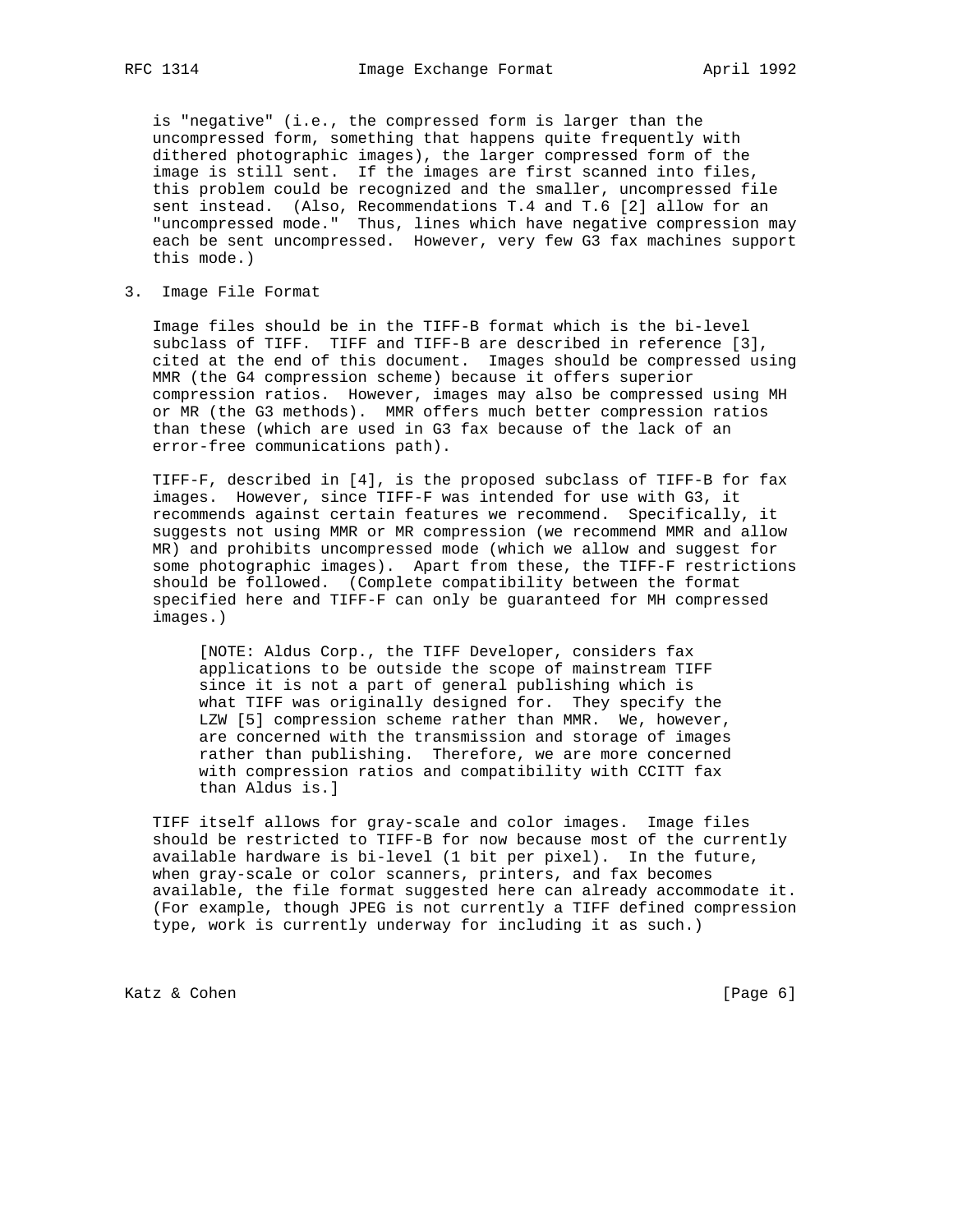[NOTE: In this document, we will use the term "reader" or "TIFF reader" to refer to the process or device which reads and parses a TIFF file.]

3.A. TIFF File Format

 Figure 1 below (reproduced here from Figure 1 of reference [3]) depicts the structure of a TIFF file.

 TIFF files start with a file header which specifies the byte order used in the file (i.e., Big or Little Endian), the TIFF version number, and points to the first "Image File Directory" (IFD). If the first two bytes are hex 4D4D, the byte order is from most to least significant for both 16 and 32 bit integers (Big Endian). If the first two bytes are hex 4949, the byte order is from least to most significant (Little Endian). In both formats, character strings are stored into sequential bytes and are null terminated.

 The next two bytes (called the TIFF Version) must be 42 (hex 002A). This does not refer to the current TIFF revision number. The following 4 bytes contain the offset (in bytes from the beginning of the file) to the first IFD.

 An IFD contains a 2 byte count of the number of entries in the IFD, a sequence of 12 byte directory entries, and a 4 byte pointer to the next IFD. One of these fields (StripOffsets) points to (parts of) an image in the file. There may be more than one image in the file (e.g., a "multi-page" TIFF file) and therefore more then one IFD. IFD field entries may appear in any order.

 Each directory entry is 12 bytes and consists of a tag, its type, a length, and an offset to its value. If the value can fit into 4 bytes (i.e., if the type is BYTE, SHORT, or LONG), the actual value rather than an offset is given. If the value is less than 4 bytes (i.e., if the type is BYTE or SHORT), it is left-justified within the 4 byte value offset. More details about directory entries and the possible tags will be given in Section 3.C.

 All pointers (called offsets in the TIFF reference [3]) are the number of bytes from the beginning of the file and are 4 bytes long. The first byte of the file has an offset of 0. In the case of only one image per file, there should therefore be only one IFD. The last IFD's pointer to the next IFD is set to hex 00000000 (32 bits).

The entries in an IFD must be sorted in ascending order by Tag.

Katz & Cohen [Page 7]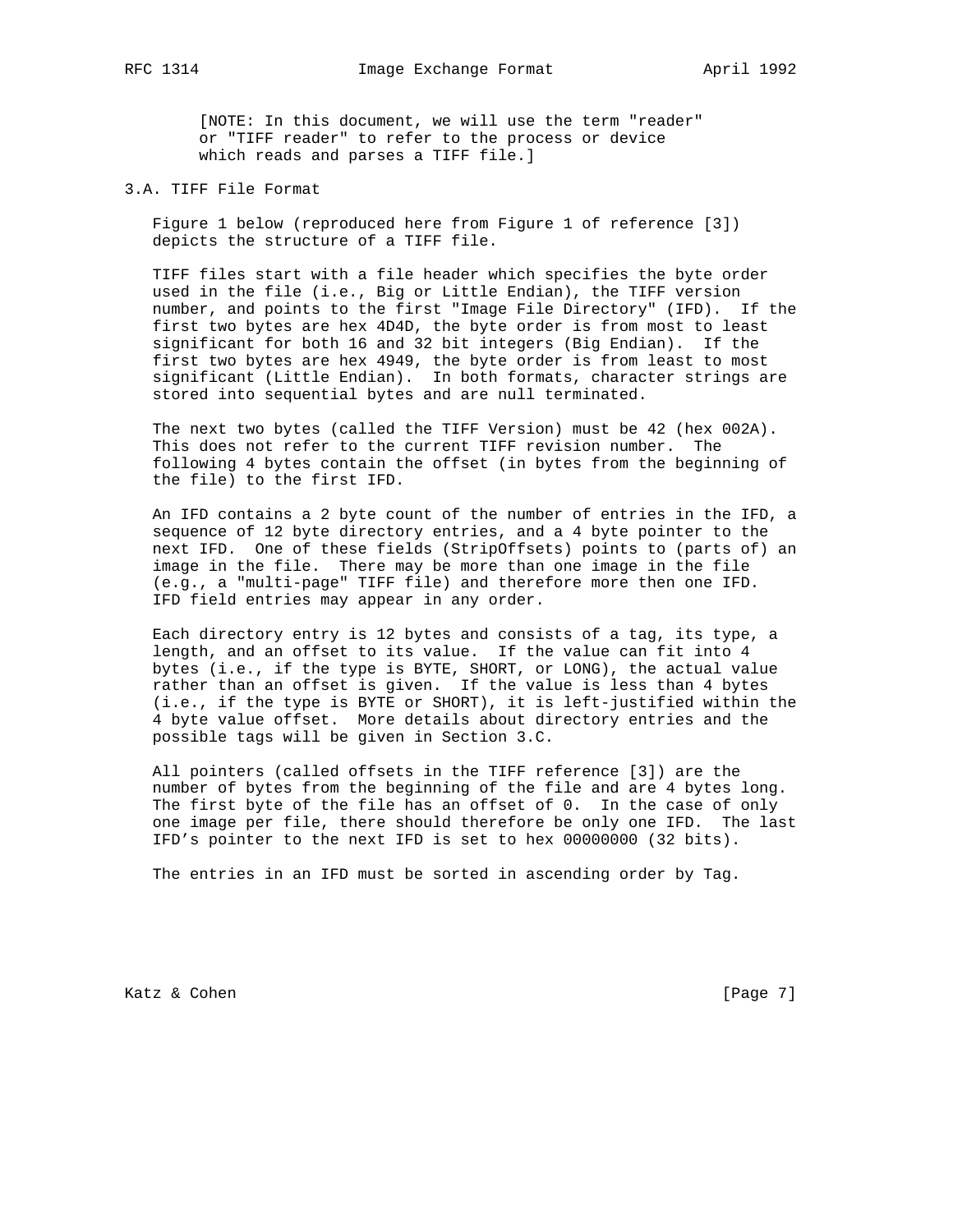



Katz & Cohen [Page 8]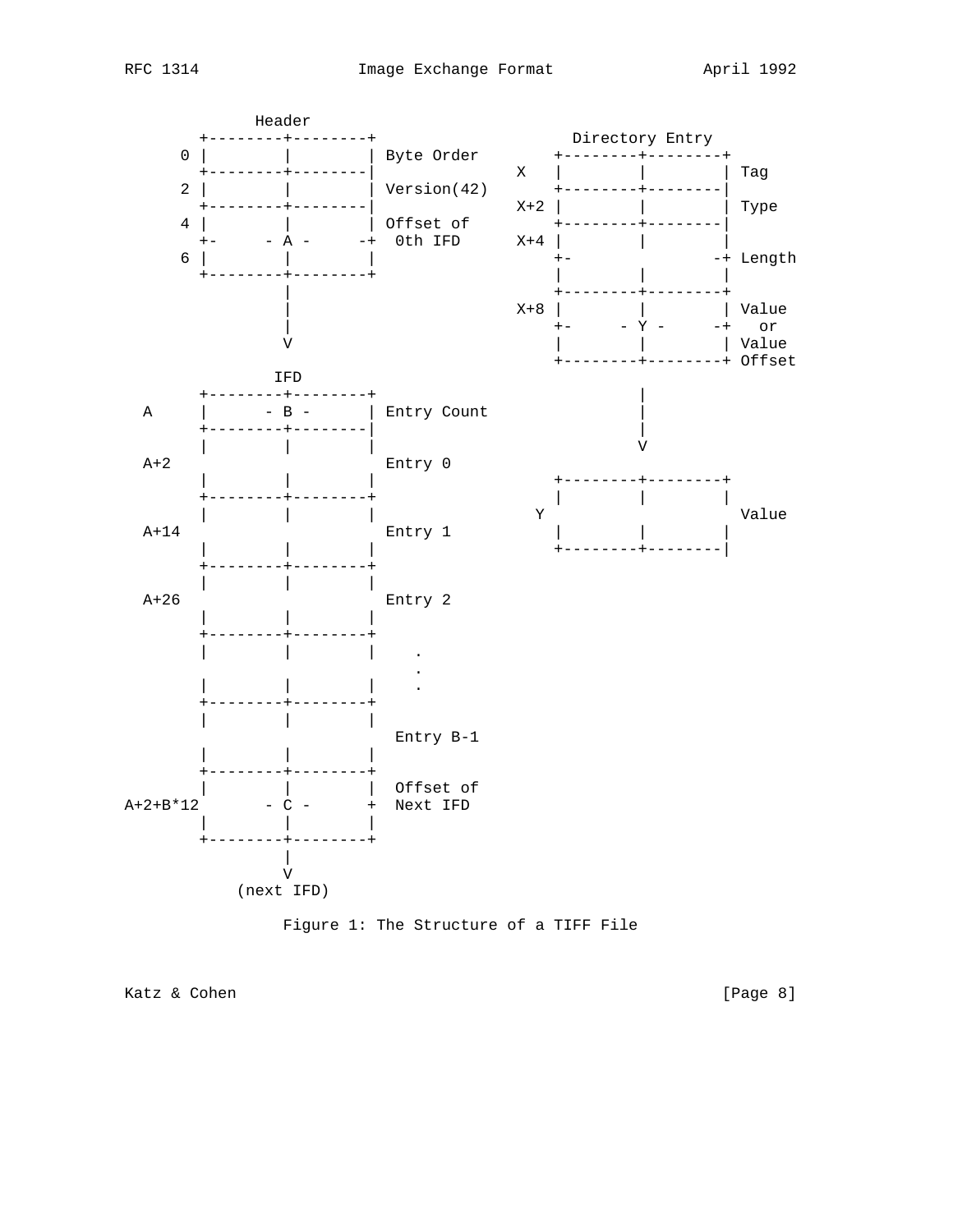#### 3.B. Image Format and Encoding Issues

 Images in TIFF files are organized as horizontal strips for fast access to individual rows. One can specify how many rows there are in each strip and all of the strips are the same size (except possibly the last one). Each strip must begin on a byte boundary but successive rows are not so required. For two-dimensional G3 compression (MR), each strip must begin with an "absolute" one dimensional line. For MMR (G4) compression, each strip must be encoded as if it were a separate image.

 For a variety of reasons, each page must be a single strip (e.g., not broken up into multiple strips).

 One problem with multiple strips per page is that images which come from G4 fax machines as well as most scanned images will be generated as a single strip per page. These would have to be decoded and re encoded as multiple strips (remember that for MMR compression, each strip must be start with a one-dimensionally encoded line).

 Another problem with multiple strips per page arises in MR compression. Here, there MAY be at most k-1 two-dimensionally encoded lines following a one-dimensionally encoded line, but this is not required. It is possible to have one-dimensional lines more frequently than every k lines. However, since each strip (except possibly the last one) is required to be the same size, it may be necessary to re-encode the image to insure that each strip starts with a one-dimensional line. This is not a problem if each page is a single strip.

 [NOTE: The TIFF document [3] suggests using strips which are about 8K bytes long. However, TIFF-F [4] recommends that each page be a single strip regardless of its size. The format specified in this document follows the TIFF-F recommendation.]

 Also, as TIFF-F recommends, all G3 encoded images (MH and MR) should be "byte-aligned." This means that extra zero bits (fill bits) are added before each EOL (end-of-line) so that every line starts on a byte boundary.

 In addition, as in the TIFF-F specification, the RTC (Return to Control signal which consists of 6 continuous EOL's) of G3 shall not be included at the end of G3 encoded documents. RTC is to be considered part of the G3 transmission protocol and not part of the encoding. Most, if not all, G3 fax modems attach RTC to outgoing images and remove it from incoming ones.

Katz & Cohen [Page 9]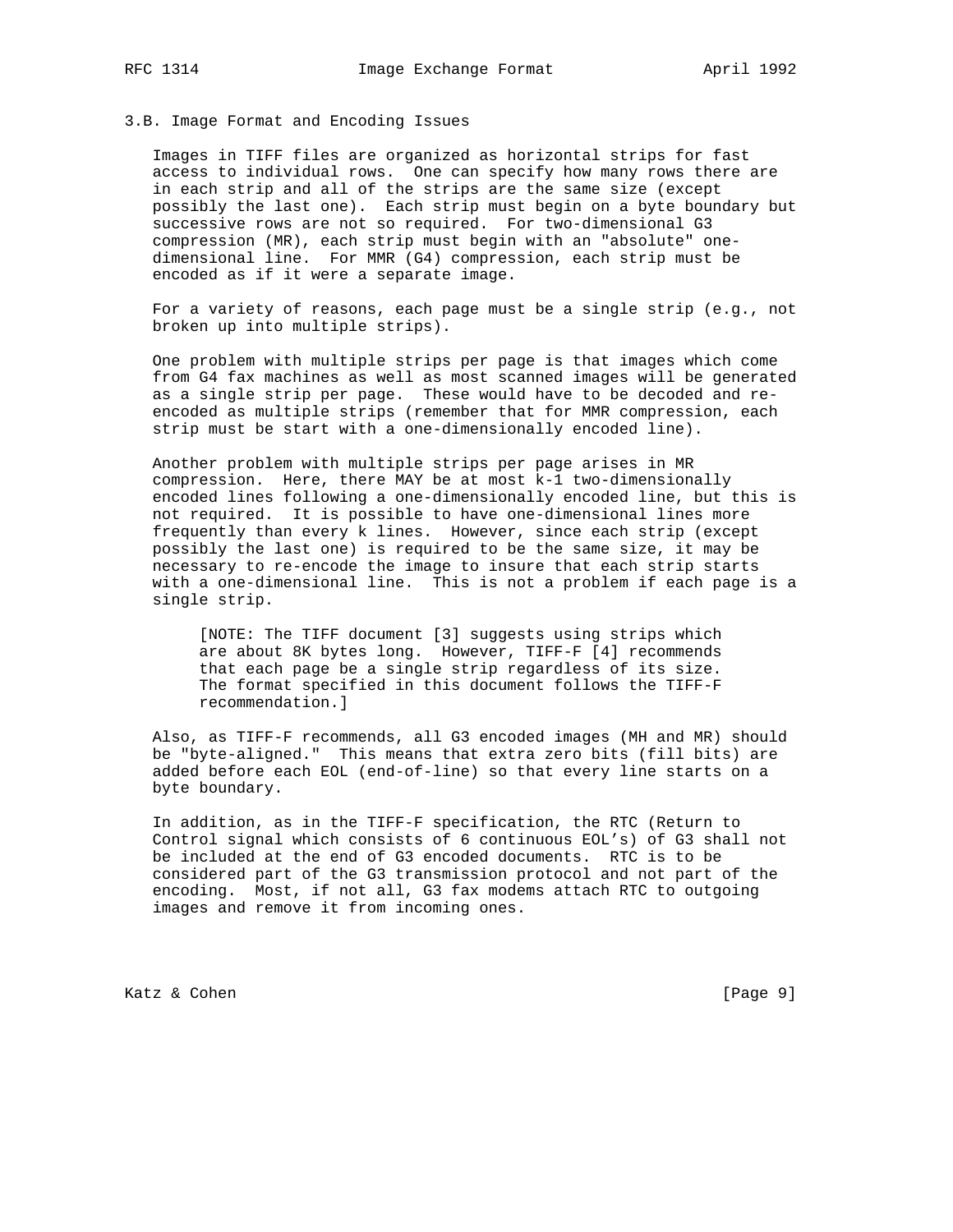For MMR (G4) encoded files, readers should be able to read images with only one EOFB (End Of Facsimile Block) at the end of the page and should not assume that Facsimile Blocks are of any particular size. (It has been reported that some MMR readers assume that all Facsimile Blocks are the maximum size.)

 Systems may optionally choose to store the entire image uncompressed if the compression increases the size of the image file. Also, uncompressed mode (specified in Group3Options or Group4Options, see below) allows portions of the image to be uncompressed.

 The multi-page capability of TIFF is supported and should be used for multi-page documents. TIFF files which have multiple pages have an IFD for each page of the document each of which describes and points to a single page image. (Note: though the current TIFF specification does not specifically prohibit having a single IFD point to an image which is actually multiple pages, with one strip for each page, most if not all TIFF readers would probably not be able to read such a file. Therefore, this should not be done.)

[A NOTE ON TIFF AND MULTI-PAGE DOCUMENTS:

 Since most publications (e.g., reports, books, and magazine articles) are composed of more than a single page, multi-page TIFF files should be used where appropriate. However, many current TIFF implementations now only handle single-page files.

 It is hoped that in the future, more TIFF implementations will handle multi-page files correctly. In the meantime, it would be useful to develop a utility program which could join several single-page TIFF files into a single multi-page file and also separate a multi-page TIFF file into several single page files.

 For example, the utility could take a single TIFF file with N pages, called doc.tif, and create the files doc.000, doc.001, doc.002, ..., doc.N. doc.000 would be an ASCII listing of the files created. This naming scheme is compatible with that used by the image systems we have seen which only handle single page files.

> In going the other way, the N+1 single page files could be combined into a single multi-page TIFF file. In this case, if the file doc.000 exists but contains information contrary to what is found in looking for the files doc.001, doc.002, ..., the program would notify the user.]

Katz & Cohen [Page 10]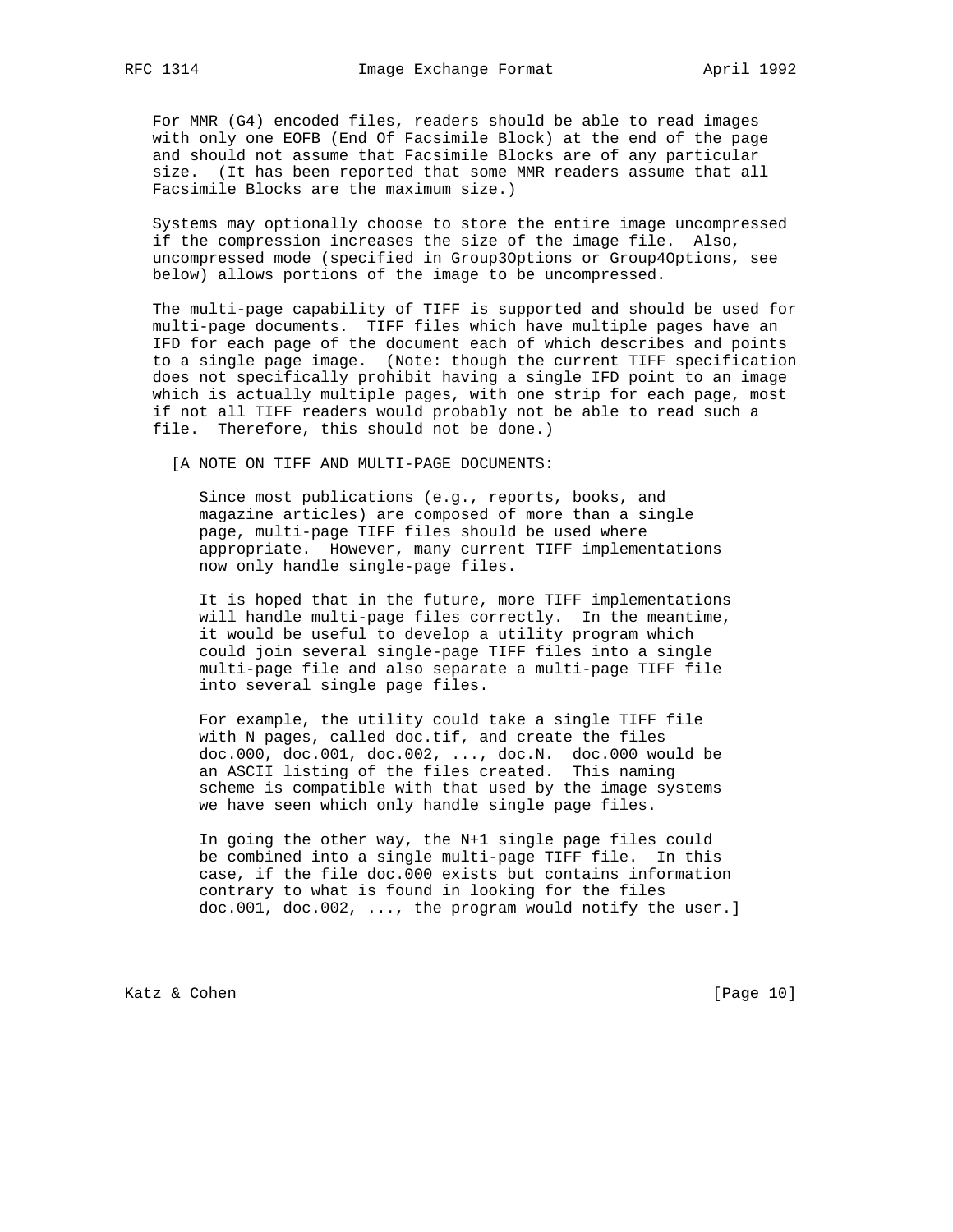3.C. TIFF Fields

 TIFF is tag or field based. The various fields and their format are listed in [3]. There are Basic Fields (common to all TIFF files), Informational Fields (which provide useful information to a user), Facsimile Fields (used here), and Private Fields.

Each directory entry contains:

The Tag for the field (2 bytes)

The field Type (2 bytes)

- The field Length (4 bytes) (This is in terms of the data type, not in bytes. For example, a single 16-bit word or SHORT has a Length of 1, not 2)
- The Value Offset (4 bytes) (Pointer to the actual value, which must begin on a word boundary. Therefore, this offset will always be an even number. If the Value fits into 4 bytes, the Value Offset contains the Value instead. If the Value takes less than 4 bytes, it is left justified)

The allowed types and their codes are:

| $1 = RYTR$     | 8-bit unsigned integer (1 byte)                                                                                                                                         |
|----------------|-------------------------------------------------------------------------------------------------------------------------------------------------------------------------|
| $2 = ASCII$    | 8-bit ASCII terminated with a null (variable<br>length)                                                                                                                 |
| $3 = SHORT$    | 16-bit unsigned integer (2 bytes)                                                                                                                                       |
| $4 = LONG$     | 32-bit unsigned integer (4 bytes)                                                                                                                                       |
| $5 = RATIONAL$ | Two LONGs (64 bits) representing the<br>numerator and denominator of a fraction.<br>In this document, RATIONAL's will be written<br>as numerator/denominator. (8 bytes) |

 For ASCII, the Length specifies the number of characters and includes the null. It does not, however, include padding if such is necessary.

 (Note that ASCII strings of length 3 or less may be stored in the Value Offset field instead of being pointed to.)

Katz & Cohen [Page 11]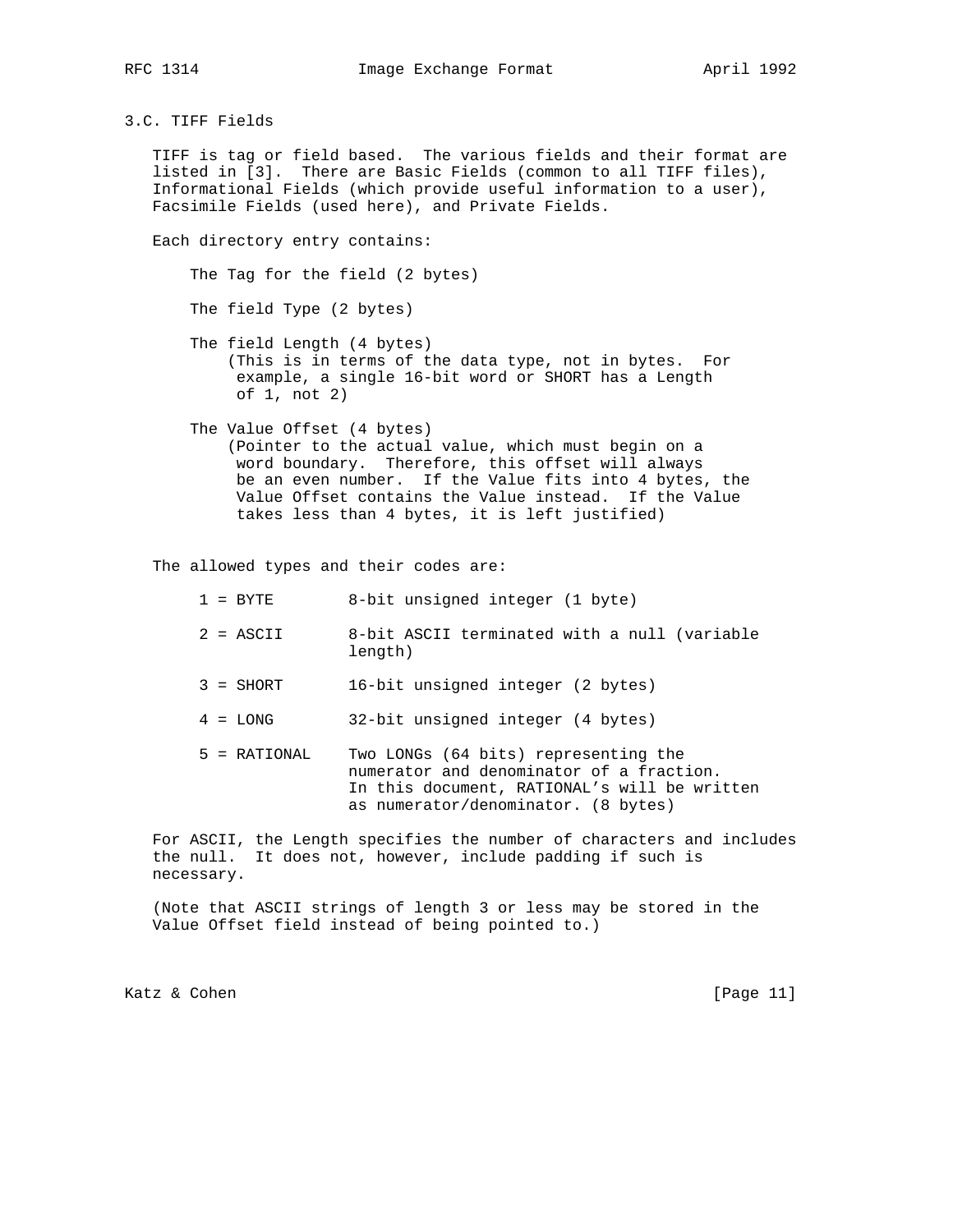The following fields should be used in a TIFF image file. Only the Basic Fields are mandatory; the others are optional (except that for MH and MR encoded files, the Group3Options Facsimile Field is mandatory). The optional fields have default values which are given in the TIFF specification. (Note that the TIFF reference [3] recommends not relying on the default values.)

 Some fields contain one or more flag bits all stored as one value. In these cases, the bit labeled 0 is the least significant bit (i.e., Little Endian order). Where there is more than one suggested value for a tag, the possible values are separated by  $\vert$ .

Note that some fields (such as ImageLength or ImageWidth) can be of more than one type.

 It would be useful to develop a TIFF viewer and editor which would allow one to read, add, and edit the fields in a TIFF file. Such an editor would display fields in sorted order and force the inclusion of all mandatory fields. Also, resolution and position should always be displayed or specified together with their units.

3.C.1. Basic Fields (Mandatory)

 Basic Fields are those which are fundamental to the pixel architecture or visual characteristics of an image. The following Basic Fields should be included in a TIFF image file:

| FIELD NAME<br>(TAG in hex, TYPE)         | VALUE                                        | DESCRIPTION                                                                                             |
|------------------------------------------|----------------------------------------------|---------------------------------------------------------------------------------------------------------|
| BitsPerSample<br>(0102, SHORT)           | $\mathbf{1}$                                 | Number of bits<br>per pixel (bi-level for<br>now, but may allow<br>more later)                          |
| Compression                              | 4<br>(0103, SHORT) (could also be<br>1 or 3) | Type of Compression<br>$1 = Uncompressed$<br>$3 = G3$ (MH or MR)<br>$4 = G4$ (MMR)<br>Use 4 if possible |
| ImageLength<br>(0101, SHORT)<br>or LONG) | <image's length=""></image's>                | Length of the Image<br>in scan lines                                                                    |
| ImageWidth<br>(0100, SHORT)              | <image's width=""></image's>                 | Width of the Image<br>in pixels                                                                         |

Katz & Cohen [Page 12]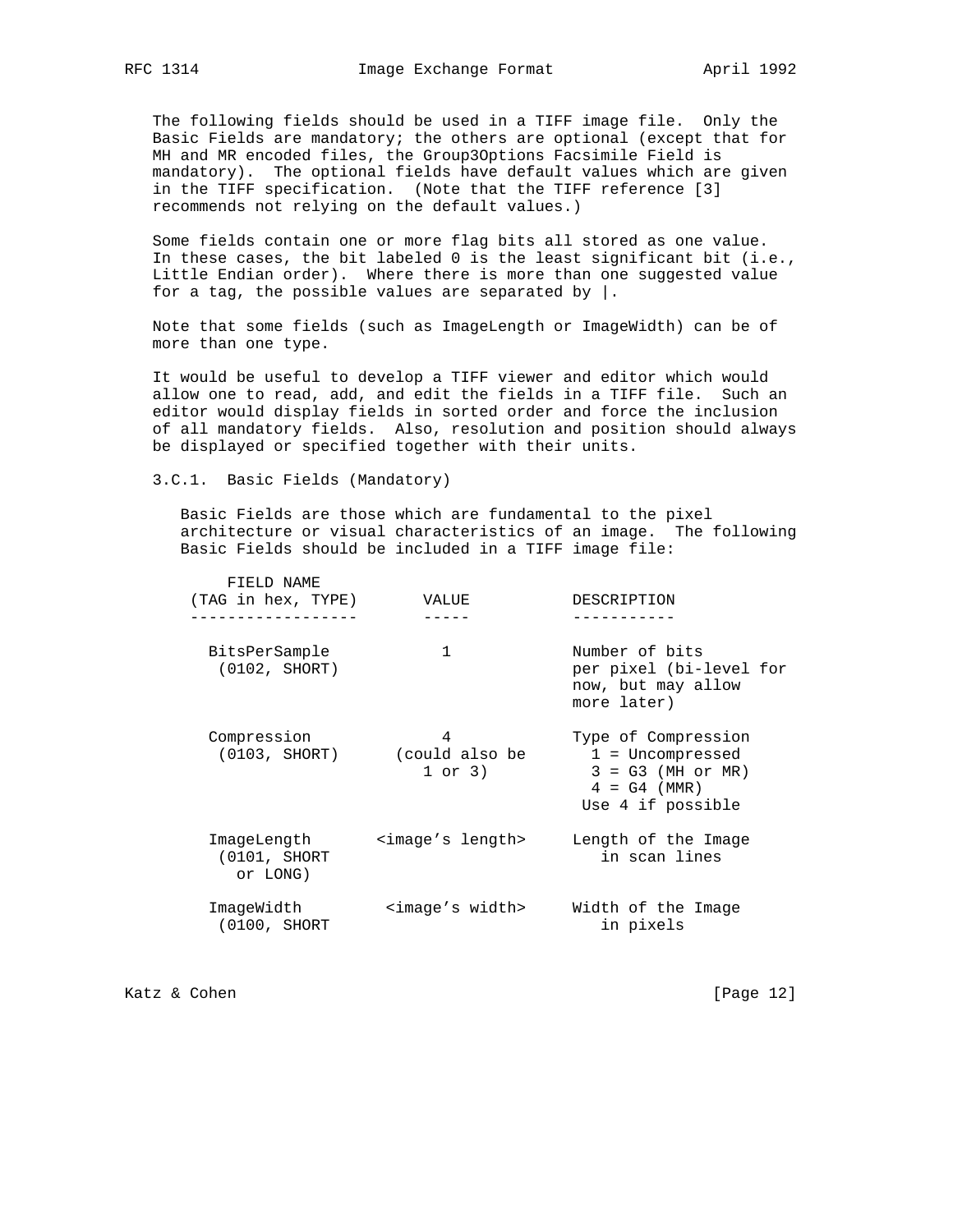| or LONG)                                        |                                                                                                                                                                                            |                                                                                                                                                                                                                                        |
|-------------------------------------------------|--------------------------------------------------------------------------------------------------------------------------------------------------------------------------------------------|----------------------------------------------------------------------------------------------------------------------------------------------------------------------------------------------------------------------------------------|
| NewSubFileType<br>(00FE, LONG)                  | 0 usually<br>bit $0: 1$ if<br>reduced<br>resolution of<br>another image<br>bit $1:1$ if<br>single page of a<br>multi-page image<br>bit $2:1$ if<br>image defines a<br>transparency<br>mask | Flag bits indicating<br>the kind of image.<br>(see the TIFF<br>reference [3])                                                                                                                                                          |
| Photometric-<br>Interpretation<br>(0106, SHORT) | 0 for positive<br>image (0 imaged<br>as white, 1 as<br>black)<br>1 means reverse<br>black and white                                                                                        |                                                                                                                                                                                                                                        |
| RowsPerStrip<br>(0116, SHORT)<br>or LONG)       | <number of="" rows=""></number>                                                                                                                                                            | Number of Rows in<br>Each Strip. Each<br>page should be a<br>single strip.                                                                                                                                                             |
| SamplesPerPixel<br>(0115, SHORT)                | 1                                                                                                                                                                                          | (since are Bi-level<br>images)                                                                                                                                                                                                         |
| StripByteCounts<br>(0117, SHORTs<br>or LONGs)   | count1, count2                                                                                                                                                                             | Number of Bytes in<br>each strip of the<br>images. (The Value<br>is an offset which<br>points to a series<br>of counts, each of<br>which is the same<br>Type, LONG or SHORT.<br>The Length is the<br>same as the number<br>of strips.) |
| StripOffsets<br>(0111, SHORTs<br>or LONGs)      | $off1, off2, \ldots$                                                                                                                                                                       | Pointers to the strips<br>of the image (remember,<br>one strip per page).<br>(The Value is an offset<br>which points to a<br>series of offsets,                                                                                        |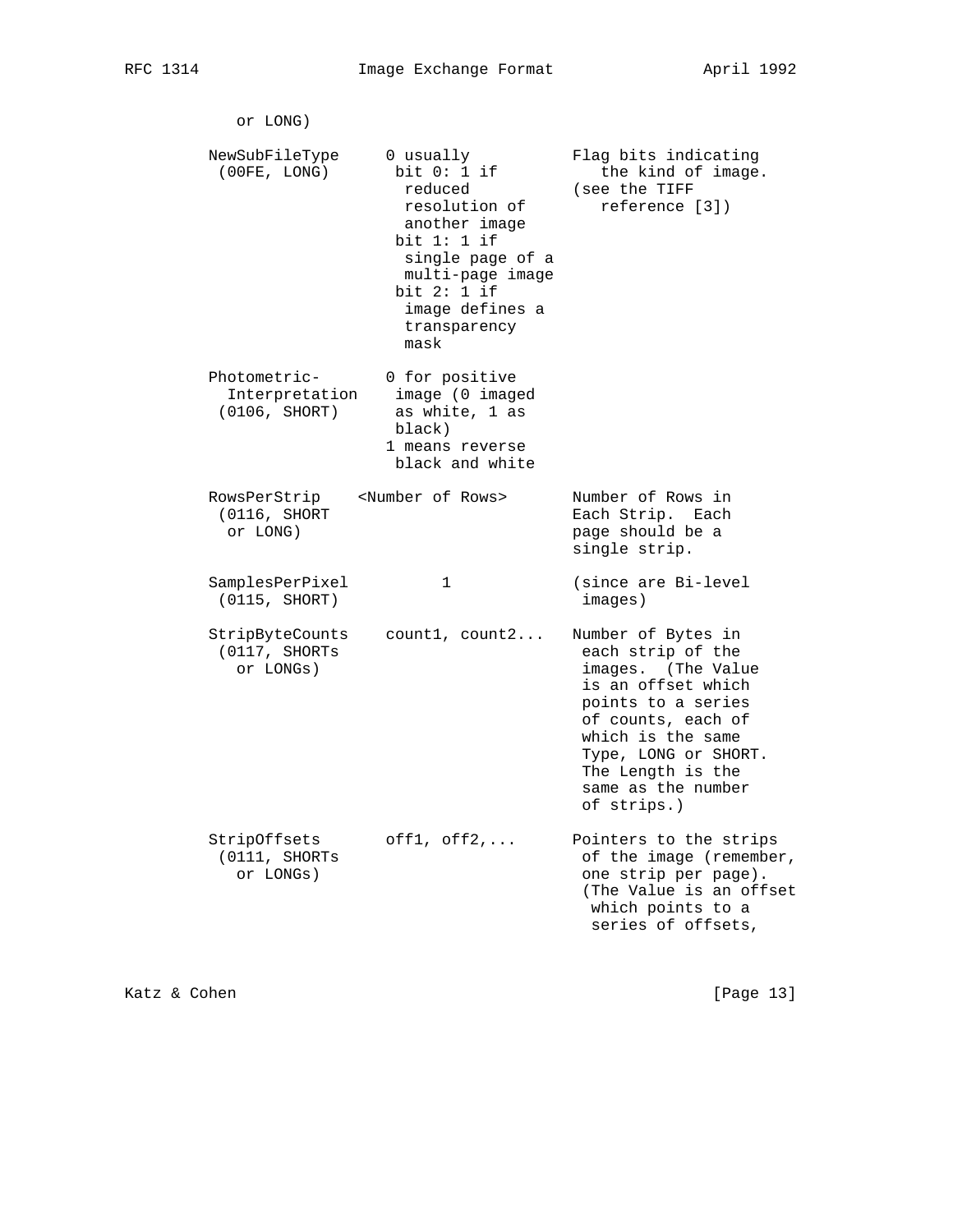each of which points

|                                 |                                | to the actual image<br>data for the strip.)                                                                         |
|---------------------------------|--------------------------------|---------------------------------------------------------------------------------------------------------------------|
| ResolutionUnit<br>(0128, SHORT) | $2 \mid 3$<br>See Below, 3.C.6 | Units of Resolution<br>$2:$ Inches<br>3: Centimeters                                                                |
| XResolution<br>(011A, RATIONAL) | See Below, 3.C.6               | Resolution in the X<br>direction in pixels<br>per ResolutionUnit<br>(we suggest 400 dots<br>per inch when possible) |
| YResolution<br>(011B, RATIONAL) | See Below, 3.C.6               | Resolution in the Y<br>direction in pixels<br>per ResolutionUnit<br>(we suggest 400 dots<br>per inch when possible) |

3.C.2. Informational Fields (Optional)

 The following Informational Fields are optional. They provide useful information to a user. All Field values are ASCII strings.

| NAME (TAG in hex)          | DESCRIPTION                             |
|----------------------------|-----------------------------------------|
| Artist (013B)              | Person Who Created the Image            |
| DateTime (0132)            | Date and Time of Image Creation         |
| HostComputer (013C)        | Name of Computer Image was Created On   |
| ImageDescription<br>(010E) | A Short Text Description                |
| Make (010F)                | Manufacturer of Hardware (Scanner) Used |
| Model (0110)               | Model Number of Hardware (Scanner) Used |
| Software (0131)            | Software Package that Created the Image |

3.C.3. Facsimile Fields (Optional, Mandatory for G3 Compression)

 In addition to the above, the Facsimile Fields below should be used. The TIFF document recommends that they not be used for interchange between applications, but they are now in wide enough

Katz & Cohen [Page 14]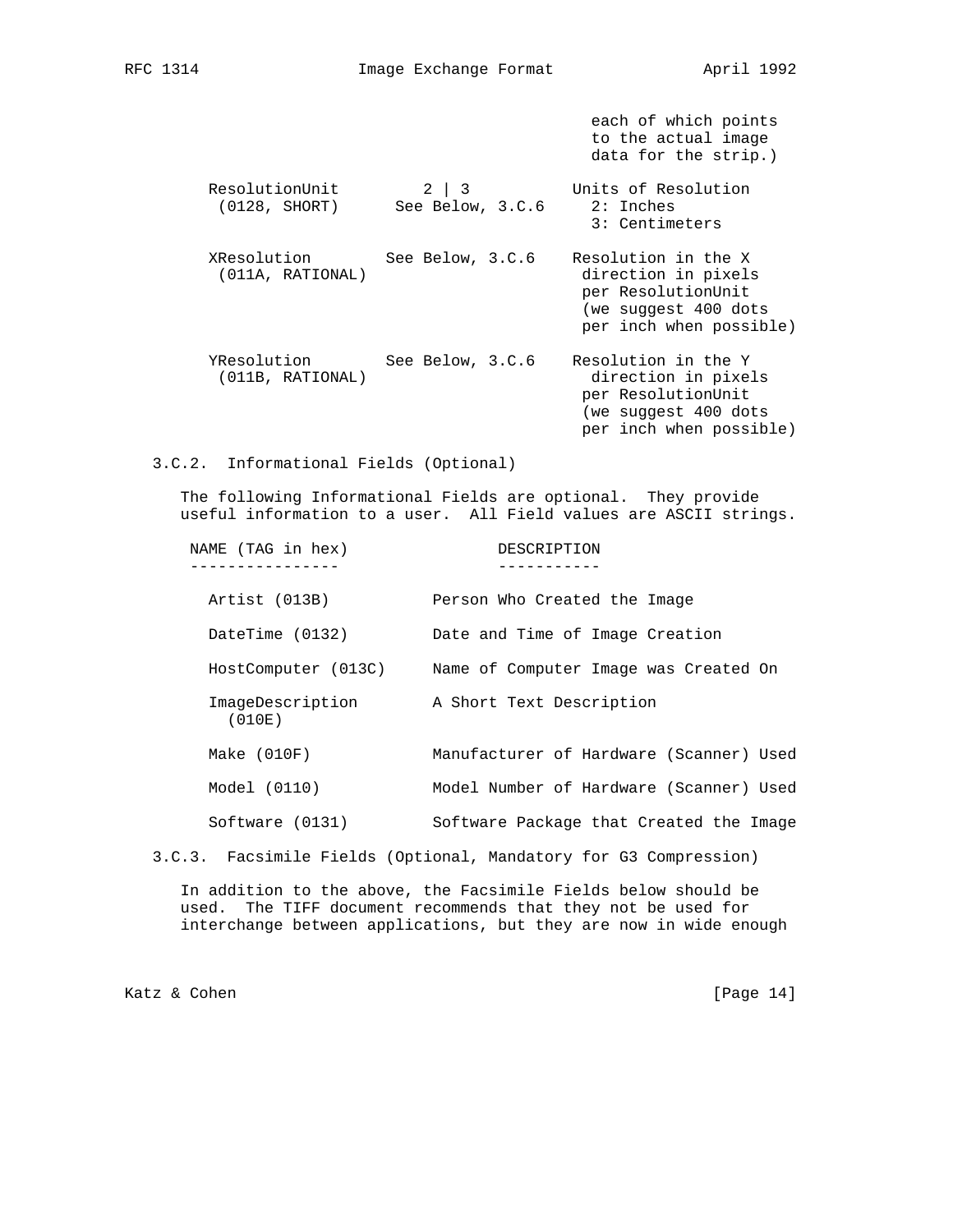| (all bits off).                                                             |                                                                                                                                                  | use for just that. These fields are optional and default to 0                                                                                                                                                                 |
|-----------------------------------------------------------------------------|--------------------------------------------------------------------------------------------------------------------------------------------------|-------------------------------------------------------------------------------------------------------------------------------------------------------------------------------------------------------------------------------|
| FIELD NAME<br>(TAG in hex, TYPE) VALUE<br>. _ _ _ _ _ _ _ _ _ _ _ _ _ _ _ _ |                                                                                                                                                  | DESCRIPTION                                                                                                                                                                                                                   |
| Group30ptions<br>(0124, LONG)                                               | bit 0: 1 for<br>coding<br>(i.e., MR with<br>k > 1<br>bit $1:1$ if<br>uncompressed<br>mode MAY be used,<br>0 if uncompressed<br>mode IS NOT used. | Flag bits indicating<br>2-dimensional Options for G3                                                                                                                                                                          |
|                                                                             | bit $2: 1$ if fill<br>bits have been<br>added                                                                                                    | (As allowed by the G3<br>protocol, fill bits<br>may be added between<br>each line of data<br>and the EOL. Since<br>fill bits are used to<br>"byte-align" G3 image<br>files, bit 2 should be<br>set to 1 for these<br>images.) |
| Group40ptions<br>(0125, LONG)                                               | bit 0: unused<br>bit $1: 1$ if<br>uncompressed<br>mode MAY be used,<br>if this bit is 0<br>it means that<br>uncompressed mode<br>IS NOT used.    | Flag bits indicating<br>Options for G4                                                                                                                                                                                        |

3.C.4. Storage and Retrieval Fields (Optional)

 The following fields are optional and may be useful for document storage and retrieval.

Katz & Cohen [Page 15]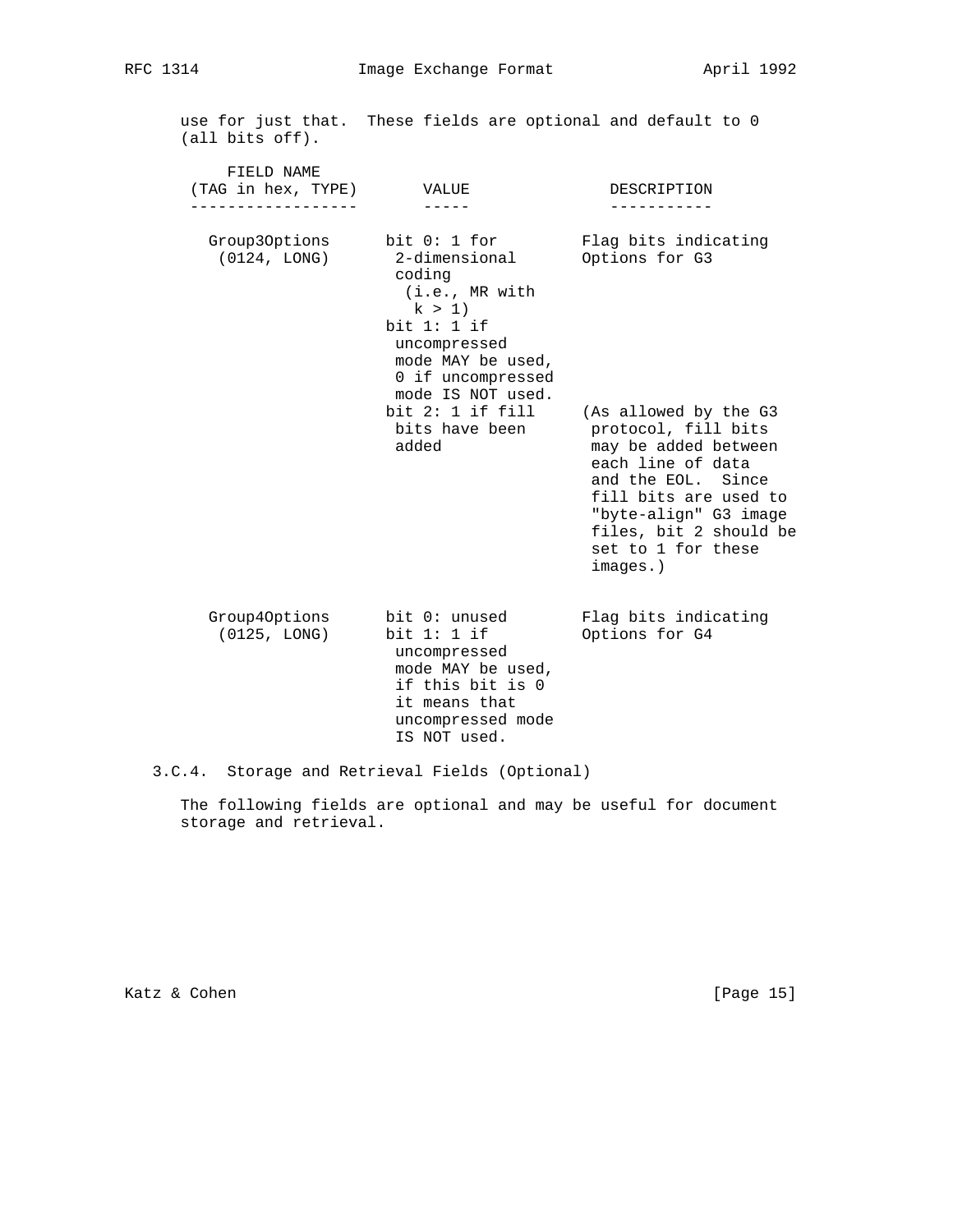| FIELD NAME<br>(TAG in hex, TYPE) | DESCRIPTION                                                                                                                                                                                                                                                                                                      |
|----------------------------------|------------------------------------------------------------------------------------------------------------------------------------------------------------------------------------------------------------------------------------------------------------------------------------------------------------------|
| DocumentName<br>(010D, ASCII)    | Name of the Document                                                                                                                                                                                                                                                                                             |
| PageName<br>(011D, ASCII)        | Name of the Page                                                                                                                                                                                                                                                                                                 |
| PageNumber<br>(0129, SHORTs)     | Page Number in a Multi-Page Document<br>Two SHORT Values are specified, the<br>first is the page number and the<br>second is the total number of pages<br>in the document. The first page<br>is page 0. (NOTE: This does not<br>necessarily correspond to page<br>numbers which may be printed<br>in the image.) |
| XPosition<br>(011E, RATIONAL)    | X Offset of the Left Side of<br>the Image, in ResolutionUnits                                                                                                                                                                                                                                                    |
| YPosition<br>(011F, RATIONAL)    | Y Offset of the Top of<br>the Image, in ResolutionUnits                                                                                                                                                                                                                                                          |

## 3.C.5. TIFF-F Fields (NOT Recommended)

 TIFF-F defines the following new fields for G3 (MH) encoded images. Since these fields are not defined in TIFF-B itself, their use is not recommended. However, since TIFF-F files may include these tags for image data which came from a G3 fax machine, readers should be prepared for them.

 These three fields deal with corrupted image data which is due to the fact that G3 devices may not perform error correction on bad data.

| FIELD NAME<br>(TAG in hex, TYPE)     | DESCRIPTION                                                                                           |
|--------------------------------------|-------------------------------------------------------------------------------------------------------|
| BadFaxLines<br>(0146, SHORT or LONG) | Number of Bad fax scan lines<br>encountered during fax reception<br>(but not necessarily in the file) |
| CleanFaxData<br>(0147, SHORT)        | 0 means no bad lines received<br>1 means bad lines were regenerated                                   |

Katz & Cohen [Page 16]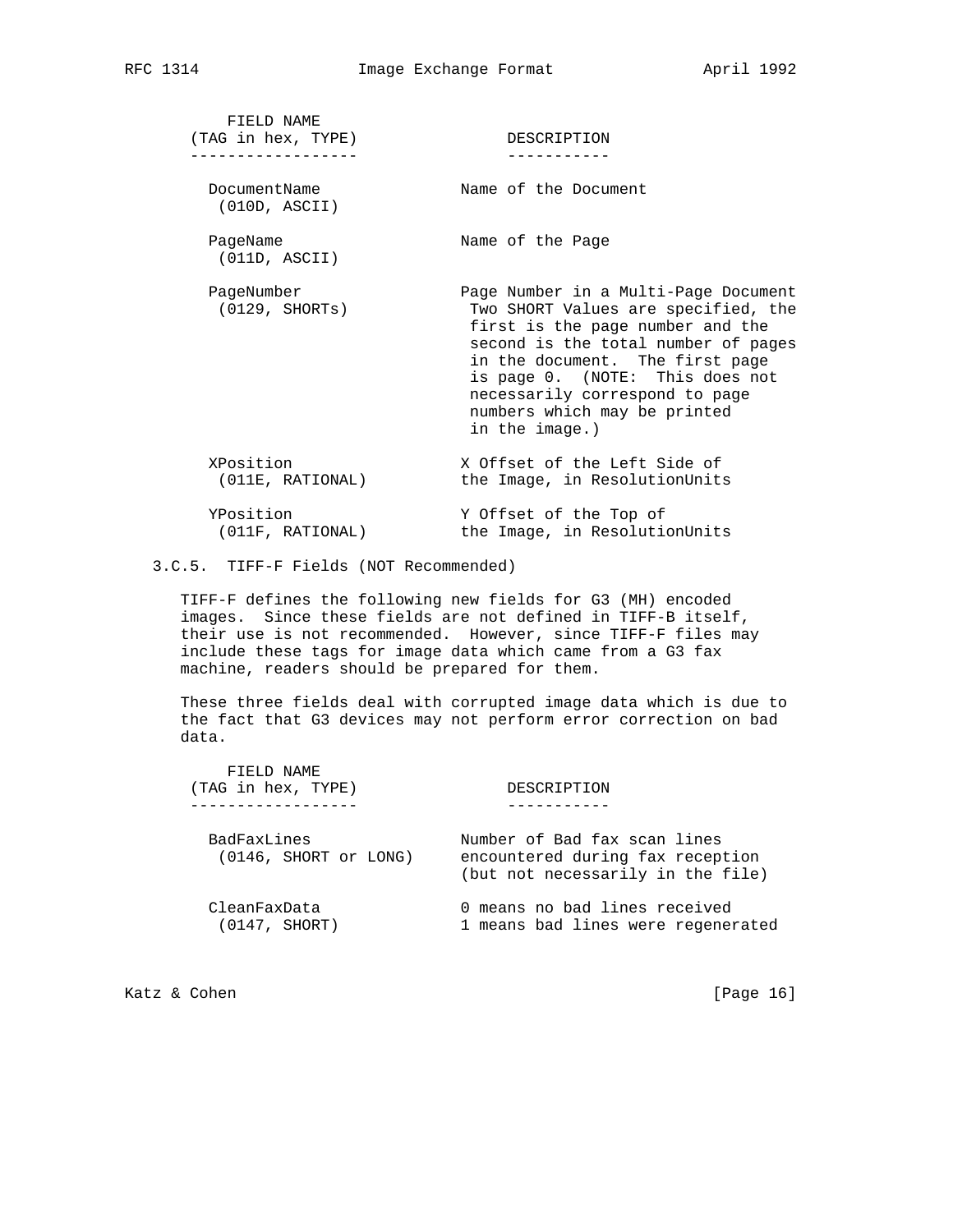by the receiving device 2 means bad lines were detected but not regenerated

 ConsecutiveBadFaxLines The maximum number of consecutive (0148, SHORT or LONG) bad fax lines (but not necessarily in the file)

3.C.6. More on Representing Resolutions

 The tags XResolution and YResolution are both RATIONALs, i.e., the ratio of two LONGS. G3 fax resolutions are actually specified in dots (or lines) per mm while G4 is in dots per inch (actually, dots per 25.4 mm).

 For example, G3 horizontal resolution is defined to be 1728 dots per 215 mm which comes out to 80.4 dots per cm or about 203 dots per inch. It is frequently referred to as just 200 dpi. To avoid any possibility of problems due to round off error, this should be represented by having XResolution = 17280/215 and ResolutionUnit = 3 (cm). However when reading, 204/1 or even 200/1 with ResolutionUnit = 2 (inches) should be recognized as representing the same resolution.

 For G4, on the other hand, the resolution 400 dots/inch should be represented by an XResolution of 400/1 and ResolutionUnit = 2.

 The following table shows various ways of representing the standard resolutions in order of preference:

|           | ResolutionUnit | XResolution | YResolution |
|-----------|----------------|-------------|-------------|
|           |                |             |             |
| G3 normal | 3              | 17280/215   | 3850/100    |
|           | 3              | 80/1        | 3850/100    |
|           | 3              | 17280/215   | 385/10      |
|           | 3              | 80/1        | 385/10      |
|           | 2              | 2042/10     | 9779/100    |
|           | $\overline{2}$ | 204/1       | 98/1        |
|           | 2              | 200/1       | 100/1       |
| G3 fine   | 3              | 17280/215   | 77/1        |
|           | 3              | 80/1        | 77/1        |
|           | 2              | 2042/10     | 19558/100   |
|           | 2              | 204/1       | 196/1       |
|           | 2              | 200/1       | 200/1       |
|           |                |             |             |

Katz & Cohen [Page 17]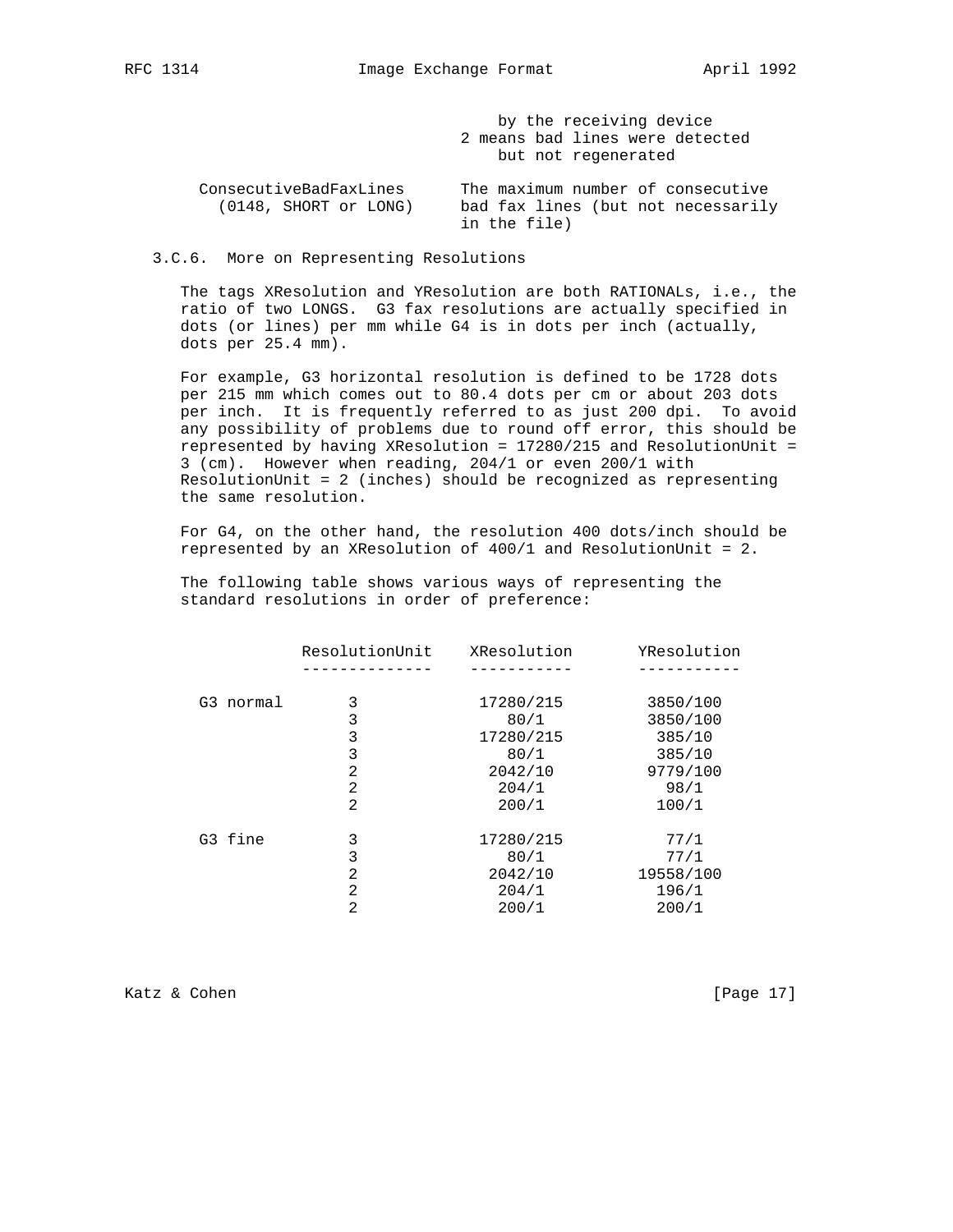| G4 200 dpi    | 2  | 200/1 | 200/1 |
|---------------|----|-------|-------|
| G4 300 dpi    | 2  | 300/1 | 300/1 |
| Other 300 dpi | -2 | 300/1 | 300/1 |
| G4 400 dpi    | 2  | 400/1 | 400/1 |
| $600$ dpi     | 2  | 600/1 | 600/1 |

 It is suggested that Image readers be able to handle all of the above representations.

4. A Sample TIFF Image File

 Below is a sample of what might be in a TIFF file for an MMR (G4) encoded single image which is about 100K bytes compressed at 400 dpi. A generic outline is given first, followed by a more detailed hex listing.

4.A. Sample File

 Comments are to the right and are preceded by a semicolon. Note that tags must be sorted in order of the tag codes.

 0:, IFDADDR:, and STRIP0: are addresses within the file and denote the number of bytes from the beginning of the file.

Header:

| $0:$ Byte Order= | hex 4D4D      | ifirst bytes of the file, from<br>imost significant bit to least<br>; significant (big endian) |
|------------------|---------------|------------------------------------------------------------------------------------------------|
| Version=         | 42 (hex 002A) | Must be 42;                                                                                    |
| First IFD=       | IFDADDR       | <i>i</i> Address of first (and only) IFD                                                       |

Image File Directory (the only one in this example):

### IFDADDR:

|  | IFD Entry Count= |  | ; (NOT A TAG) Count of  |  |  |  |
|--|------------------|--|-------------------------|--|--|--|
|  |                  |  | ; Number of IFD Entries |  |  |  |

| NewSubFileType= |      |                          |
|-----------------|------|--------------------------|
| ImageWidth=     | 3400 | $18.5$ inches at 400 dpi |
| ImageLength=    | 4400 | ;11 inches at 400 dpi    |
| BitsPerSample=  |      | ;Bi-Level                |
|                 |      |                          |

Katz & Cohen [Page 18]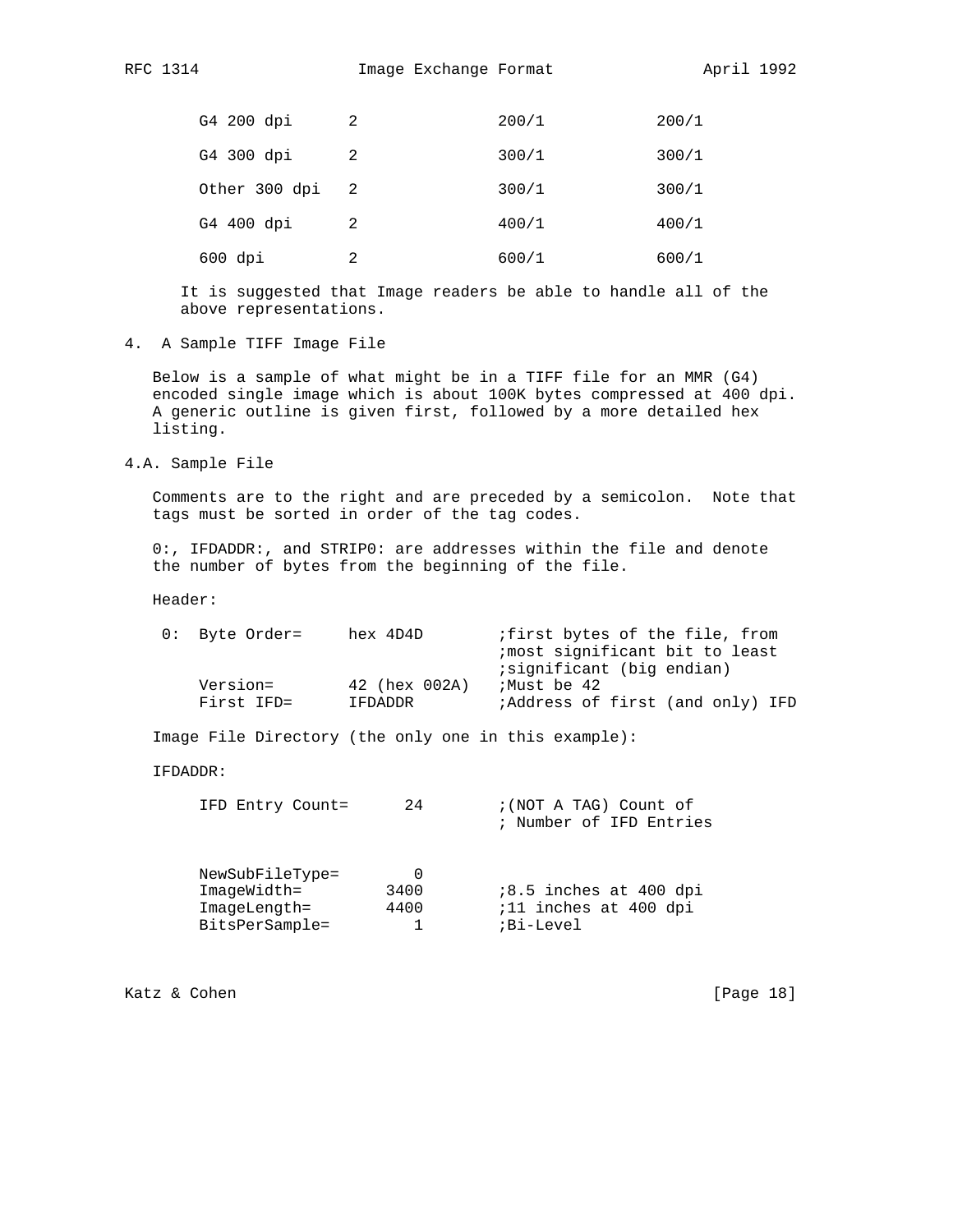| Compression=                                                                                   | 4                                                                          | ; MMR                                                                                                                                                       |
|------------------------------------------------------------------------------------------------|----------------------------------------------------------------------------|-------------------------------------------------------------------------------------------------------------------------------------------------------------|
| Photometric-<br>Interpretation=<br>DocumentName=<br>ImageDescription=<br>$Make =$<br>$Model =$ | $\mathbf 0$<br>"LAMap1"<br>"A map of Los Angeles"<br>"Fujitsu"<br>"M3093E" |                                                                                                                                                             |
| StripOffsets=                                                                                  | $<$ STRIP $0$ >                                                            | :There is only one strip in<br>ithis example. However, note<br>ithat strips can be in any<br>iorder. (Offsets are from the<br>ibeginning of the TIFF file.) |
| SamplesPerPixel=                                                                               | 1                                                                          | ;Bi-Level                                                                                                                                                   |
| RowsPerStrip=<br>StripByteCounts=                                                              | 4400<br>$<$ COUNT $0$ >                                                    | ;Entire image in 1 strip<br>; Byte count of entire<br>; compressed image                                                                                    |
| XResolution=                                                                                   | 400/1                                                                      |                                                                                                                                                             |
| YResolution=<br>XPosition=                                                                     | 400/1<br>0/1                                                               | ; position of left side of image                                                                                                                            |
| YPosition=                                                                                     | 0/1                                                                        | ;position of top of image                                                                                                                                   |
| Group40ptions=                                                                                 | hex 00000002                                                               | ibit 1 on means uncompressed<br>imode MAY be used                                                                                                           |
| ResolutionUnit=<br>Software=                                                                   | 2<br>"Xionics"                                                             | ; Inches                                                                                                                                                    |
| DateTime=<br>Artist=                                                                           | "1990:10:05 15:00:00"<br>"Joe Pro"                                         |                                                                                                                                                             |
| HostComputer=                                                                                  | "Tardis.Isi.Edu"                                                           |                                                                                                                                                             |
| Next IFD Pointer=                                                                              |                                                                            | hex 00000000 ; (NOT A TAG) Indicates no<br>; more IFDs in this file                                                                                         |
| Image Data:                                                                                    |                                                                            |                                                                                                                                                             |
| $<$ STRIP $0$ >:                                                                               | <actual compressed="" data="" image=""></actual>                           |                                                                                                                                                             |

[end of TIFF file]

 In this example there is only one strip. Note that if there were more than one, the TIFF specification does not require them to be in any particular order. Strips may be given in any order and TIFF readers must use the StripOffsets to locate them.

 Also, the TIFF document recommends not relying on the default values of the tags.

Katz & Cohen [Page 19]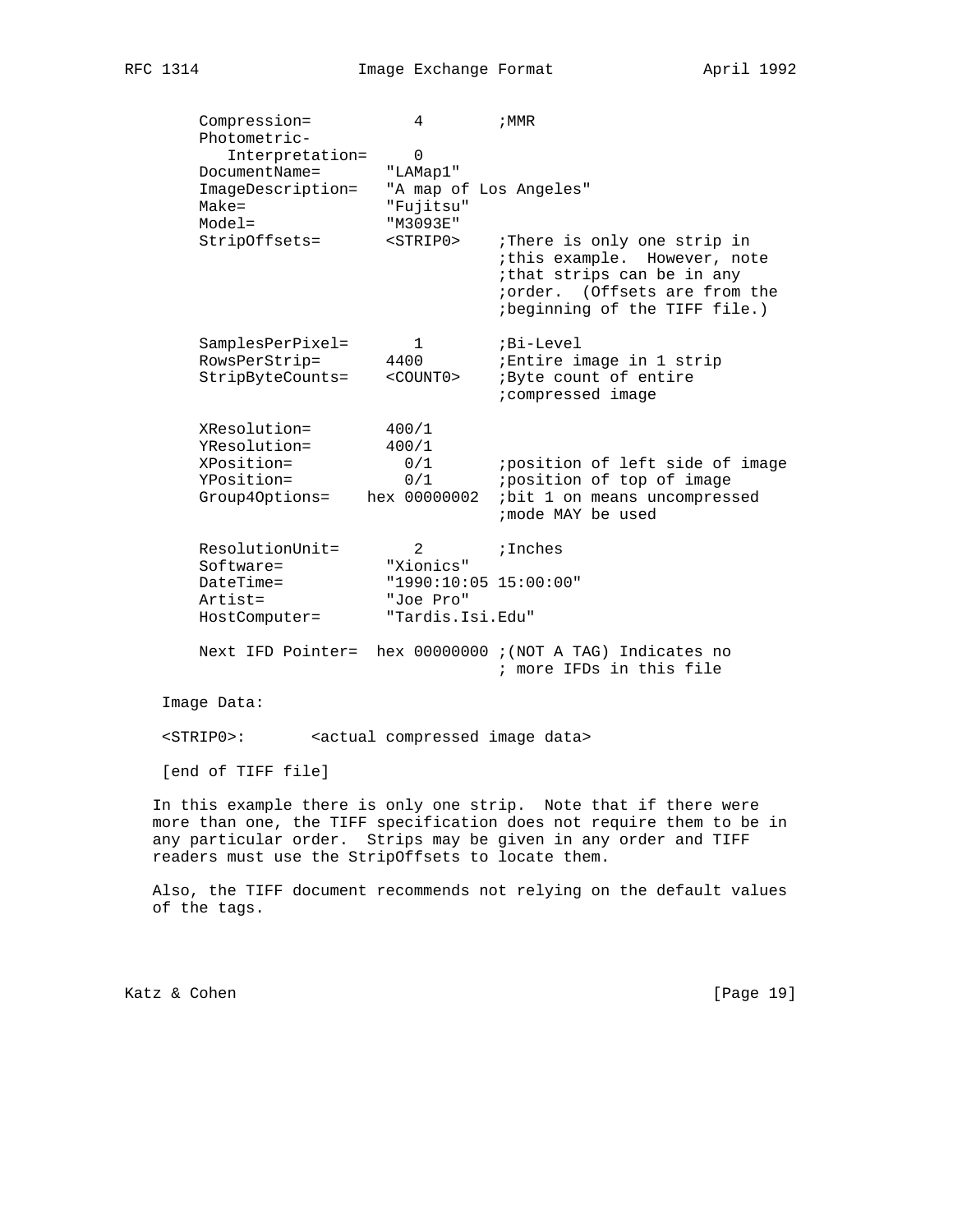# 4.B. Detailed Hex Listing

 All offsets and values are represented by hex except for ASCII strings which are double quoted. Remember that Value Offsets must always be an even number since the value it points to must always be on a 16-bit word boundary.

 Entries in the Name column are for reference and are not actually a part of the TIFF file.

| Offset    | Name                                   | Value    |      |                        |                 |
|-----------|----------------------------------------|----------|------|------------------------|-----------------|
| $- - - -$ | Header (first byte is Offset 0):       |          |      |                        |                 |
| 0000      | Byte Order                             | 4D4D     |      |                        |                 |
| 0002      | Version                                | 002A     |      |                        |                 |
| 0004      | 1st. IFD pointer                       | 00000010 |      |                        |                 |
|           | IFD (IFDADDR from above is 0010 here): |          |      |                        |                 |
| 0010      | Entry Count                            | 0018     |      |                        |                 |
| 0012      | NewSubFileType                         | 00FE     | 0004 | 00000001               | 00000000        |
| 001E      | ImageWidth                             | 0100     | 0004 | 00000001               | 00000D48        |
| 002A      | ImageLength                            | 0101     | 0004 | 00000001               | 00001130        |
| 0036      | BitsPerSample                          | 0102     | 0003 | 00000001               | 00010000        |
| 0042      | Compression                            | 0103     | 0003 | 00000001               | 00040000        |
| 004E      | Photometric Interp.                    | 0106     | 0003 | 00000001               | 00000000        |
| 005A      | DocumentName                           | 010D     | 0002 | 00000007               | 00000136        |
| 0066      | ImageDescription                       | 010E     | 0002 | 00000015               | 0000013E        |
| 0072      | Make                                   | 010F     | 0002 | 00000008               | 00000154        |
| 007E      | Model                                  | 0110     | 0002 | 00000007               | 0000015C        |
| 008A      | StripOffsets                           | 0111     | 0004 | 00000001               | 000001A8        |
| 0096      | SamplesPerPixel                        | 0115     | 0003 | 00000001               | 00010000        |
| 00A2      | RowsPerStrip                           | 0116     | 0004 | 00000001               | 00001130        |
| 00AE      | StripByteCounts                        | 0117     | 0004 | 00000001               | $<$ COUNT $0$ > |
| 00BA      | XResolution                            | 011A     | 0005 | 00000001               | 00000164        |
| 00C6      | YResolution                            | 011B     | 0005 | 00000001               | 00000164        |
| 00D2      | XPosition                              | 011E     | 0005 | 00000001               | 0000016C        |
| 00DE      | YPosition                              | 011F     | 0005 | 00000001               | 0000016C        |
| 00EA      | Group40ptions                          | 0125     | 0004 | 00000001               | 00000002        |
| 00F6      | ResolutionUnit                         | 0128     | 0003 | 00000001               | 00020000        |
| 0102      | Software                               | 0131     | 0002 | 00000008               | 00000174        |
| 010E      | DateTime                               | 0132     | 0002 | 00000014               | 0000017C        |
| 011A      | Artist                                 | 013B     | 0002 | 00000008               | 00000190        |
| 0126      | HostComputer                           | 013C     | 0002 | 0000000F               | 00000198        |
| 0132      | Next IFD Pointer                       | 00000000 |      |                        |                 |
|           | Fields Offsets Point to:               |          |      |                        |                 |
| 0136      | DocumentName                           | "LAMap1" |      |                        |                 |
| 013E      | ImageDescription                       |          |      | "A map of Los Angeles" |                 |

Katz & Cohen [Page 20]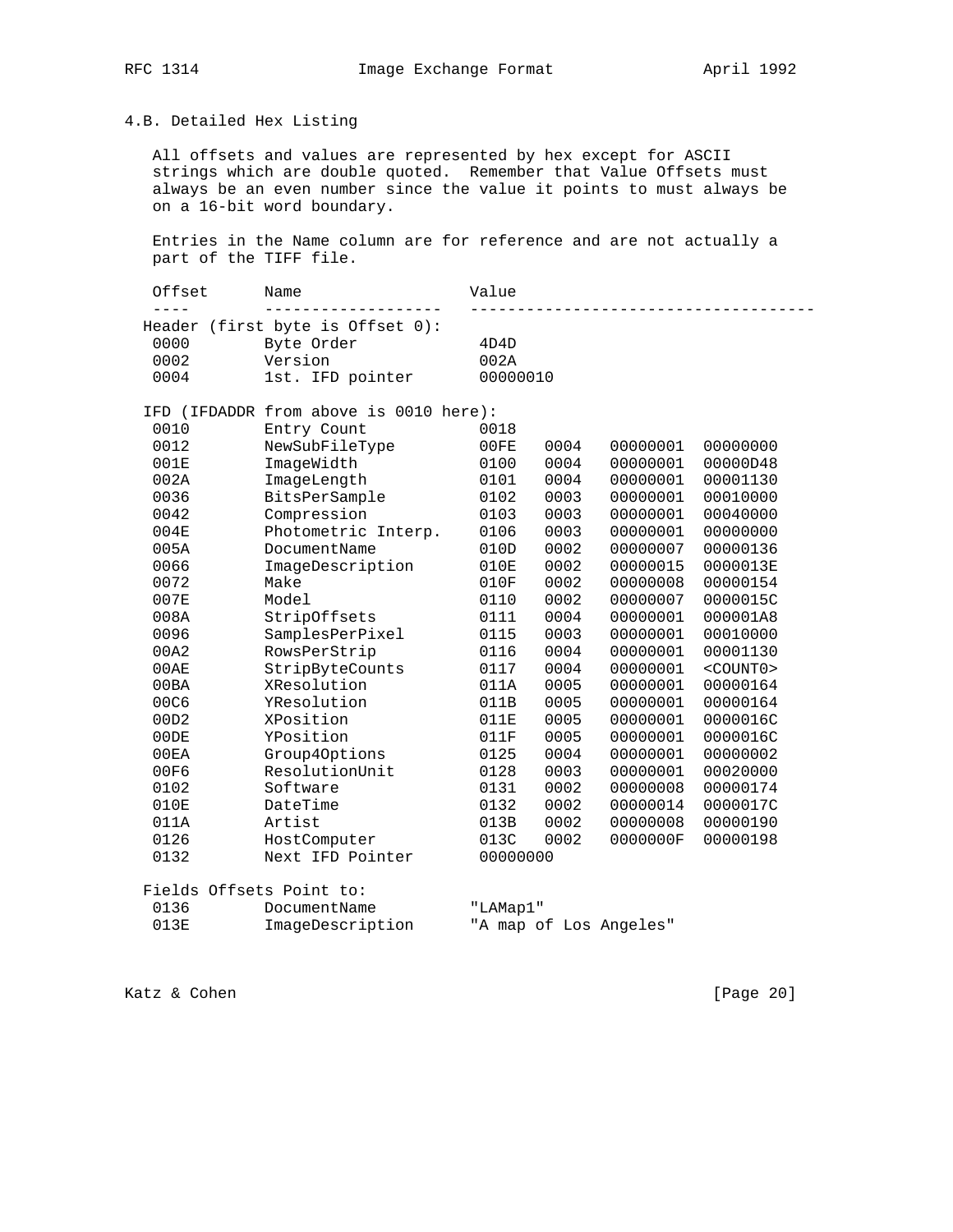| 0154 | Make           | "Fujitsu"             |
|------|----------------|-----------------------|
| 015C | Model          | "M3093E"              |
| 0164 | X.Y Resolution | 00000190 00000001     |
| 016C | X, Y Position  | 00000000 00000001     |
| 0174 | Software       | "Xionics"             |
| 017C | DateTime       | "1990:10:05 15:00:00" |
| 0190 | Artist         | "Joe Pro"             |
| 0198 | HostComputer   | "Tardis.Isi.Edu"      |

 Image Data (<STRIP0> from above is here 01A8) 01A8 Compressed Data for single strip, of length <COUNT0> bytes

[end of TIFF file]

- NOTE: Since in this example there is only a single strip, there is only one count for StripByteCounts and one offset for StripOffsets. Thus, each of these only takes 4 bytes and will fit in the Value Offset instead of being pointed to.
- 5. Conclusions

 Bitmapped images transferred within the Internet should be in the following format:

- 1. The file format should be TIFF-B with multi-page files supported. Images should be encoded as one TIFF strip per page.
- 2. Images should be compressed using MMR when possible. Images may also be MH or MR compressed or uncompressed. If MH or MR compression is used, scan lines should be "byte-aligned".
- 3. For maximum interoperability, image resolutions should either be 600, 400, or 300 dpi; or else be one of the standard Group 3 fax resolutions (98 or 196 dpi vertically and 204 dpi horizontally).

 Note that this specification is self contained and an implementation should be possible without recourse to the TIFF references, and that only the specific TIFF documents cited are relevant to this specification. Updates to the TIFF documents do not change this specification.

 Existing commercial off-the-shelf products are available which can handle images in the above format. ISI would be delighted to help those interested in assembling a system.

Katz & Cohen [Page 21]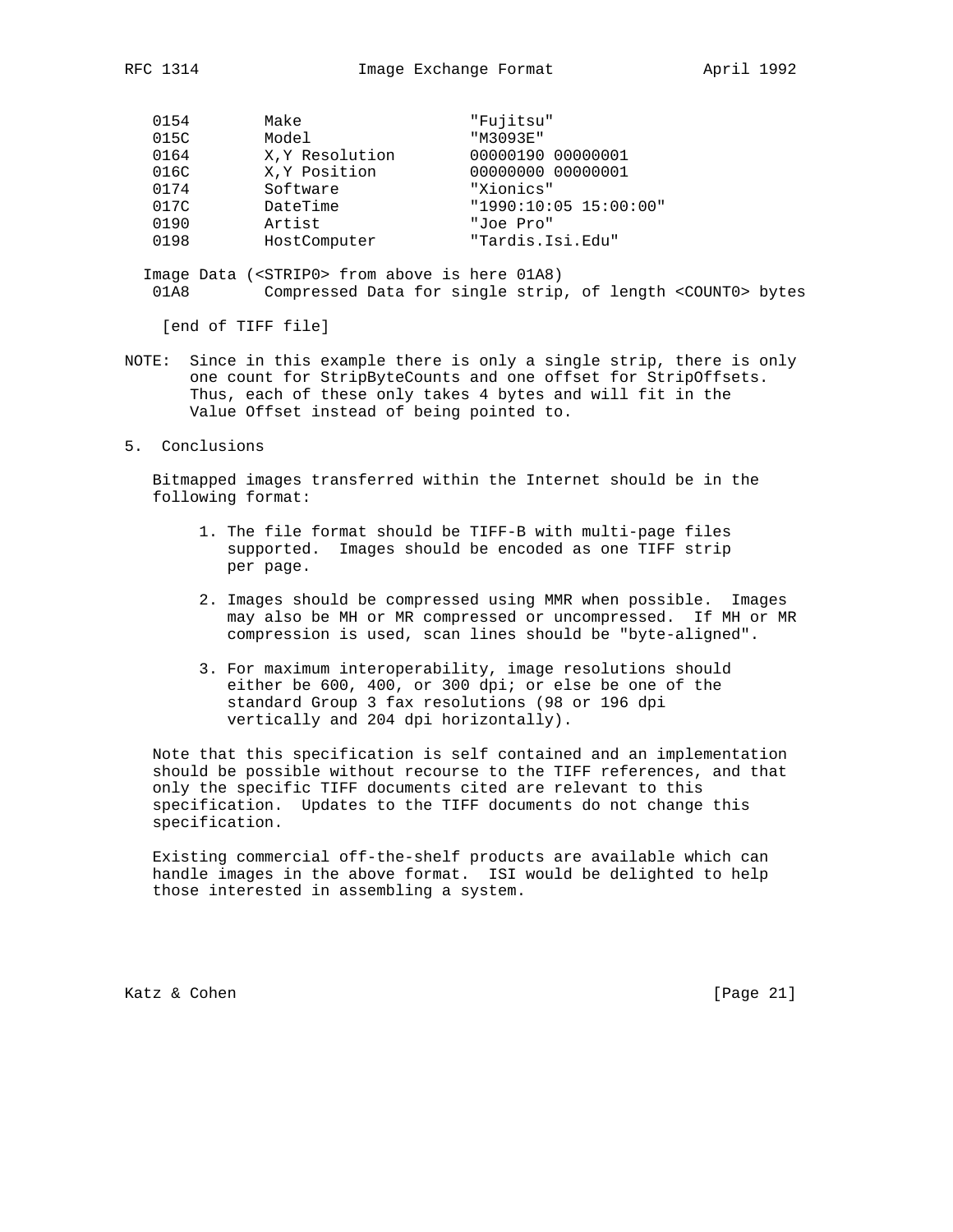#### 6. Acknowledgments

 Many contributions to this work were made by members of the IETF Network Fax Working Group especially by its chairman, Mark Needleman and by Clifford Lynch of the University of California Office of the President, Library Automation. Also, Kiyo Inaba of Ricoh Co. Ltd. made a number of helpful suggestions.

- 7. References
	- [1] Borenstein, N., and N. Freed, "Mechanisms for Specifying and Describing the Format of Internet Message Bodies", RFC in preparation.
	- [2] International Telegraph and Telephone Consultative Committee (CCITT), Red Book, October, 1984.
	- [3] Aldus Corp., Microsoft Corp., "Tag Image File Format Specification", Revision 5.0, Final, 1988.
	- [4] Cygnet Corporation, "The Spirit of TIFF Class F, 1990", available from Cygnet Technologies, 2560 9th., Suite 220, Berkeley, CA 94710, FAX: (415) 540-5835.
	- [5] Welch, T., "A Technique for High Performance Data Compression", IEEE Computer, Vol. 17, No. 6, Page 8, June 1984.
- 8. Security Considerations

 While security issues are not directly addressed by this document, it is important to note that the file format described in this document is intended for the communications of files between systems and across networks. Thus the same precautions and cares should be applied to these files as would be to any files received from remote and possibly unknown systems.

Katz & Cohen [Page 22]